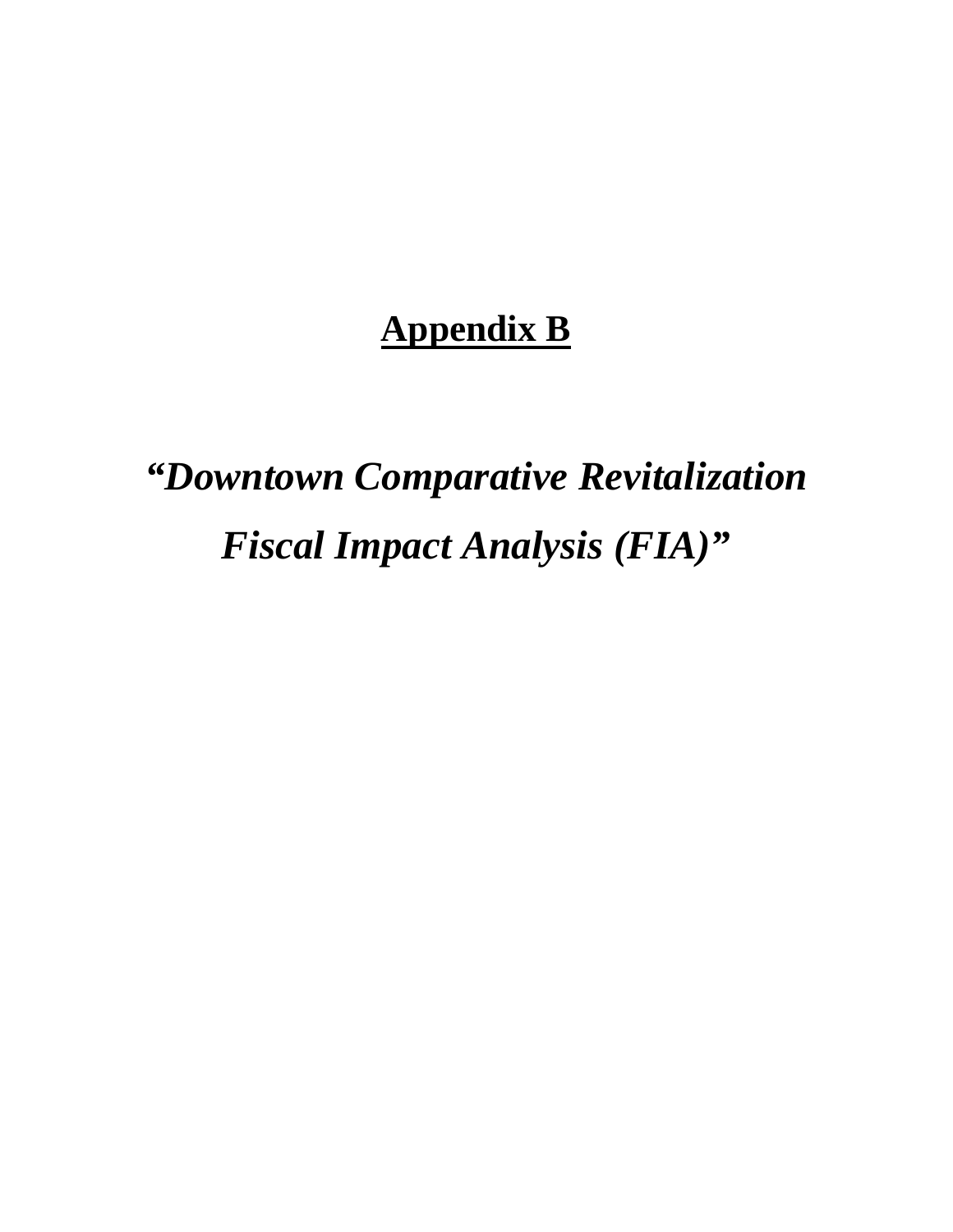# **Downtown Revitalization Comparative Fiscal Impact analysis**

A fiscal impact analysis estimates the tax revenues that will be produced from development on a given parcel or parcels of land and compares these revenues to the expected expenditures for services given current rates per capita for residential development and per \$1000 of assessed value for commercial development for Municipal and School District taxes. These estimates are prepared under existing conditions as well as for a potential or planned development in order to provide the municipality with an estimate of the net benefits of a variety of development alternatives.

A hypothetical distribution of forecasted commercial and residential growth over the next 20 years to [1](#page-1-0)8 selected downtowns was performed<sup>1</sup>. It is hoped that moderate density development in established downtown centers that desire such development will raise enough additional tax revenue that the current property tax burden may be alleviated. A rough estimate of potential additional tax revenues from the focused development in the 18 downtown centers was \$100 million.

The purpose of this scope of work is to perform a more detailed fiscal impact assessment of this hypothetical growth, including both potential tax revenues as well as service expenditures for three representative area types: a city, a village and an unincorporated segment of a town. Along with municipal and school district taxes, this memo also includes County levies and services in the analysis. The analysis compares the fiscal impacts of existing conditions with two alternative future development scenarios including commercial and residential build-out per existing zoning parameters, and the hypothetical allocation of forecasted county-wide residential and commercial growth to 18 established downtown centers.

This is solely a fiscal impact analysis and does not include the economic benefits that may be derived from increased employment, income taxes and the secondary and tertiary impacts of consumer spending.

The selected representative downtowns are those in the City of Glen Cove, the Village of Hempstead, and the Hamlet of Hicksville, located in the Town of Oyster Bay. The table below shows the Downtown Growth Memorandum allocation of commercial and residential floorspace for the selected representative areas.

 $\overline{\phantom{a}}$ 

<span id="page-1-0"></span><sup>&</sup>lt;sup>1</sup> Growth Distribution Memo, September 10, 2009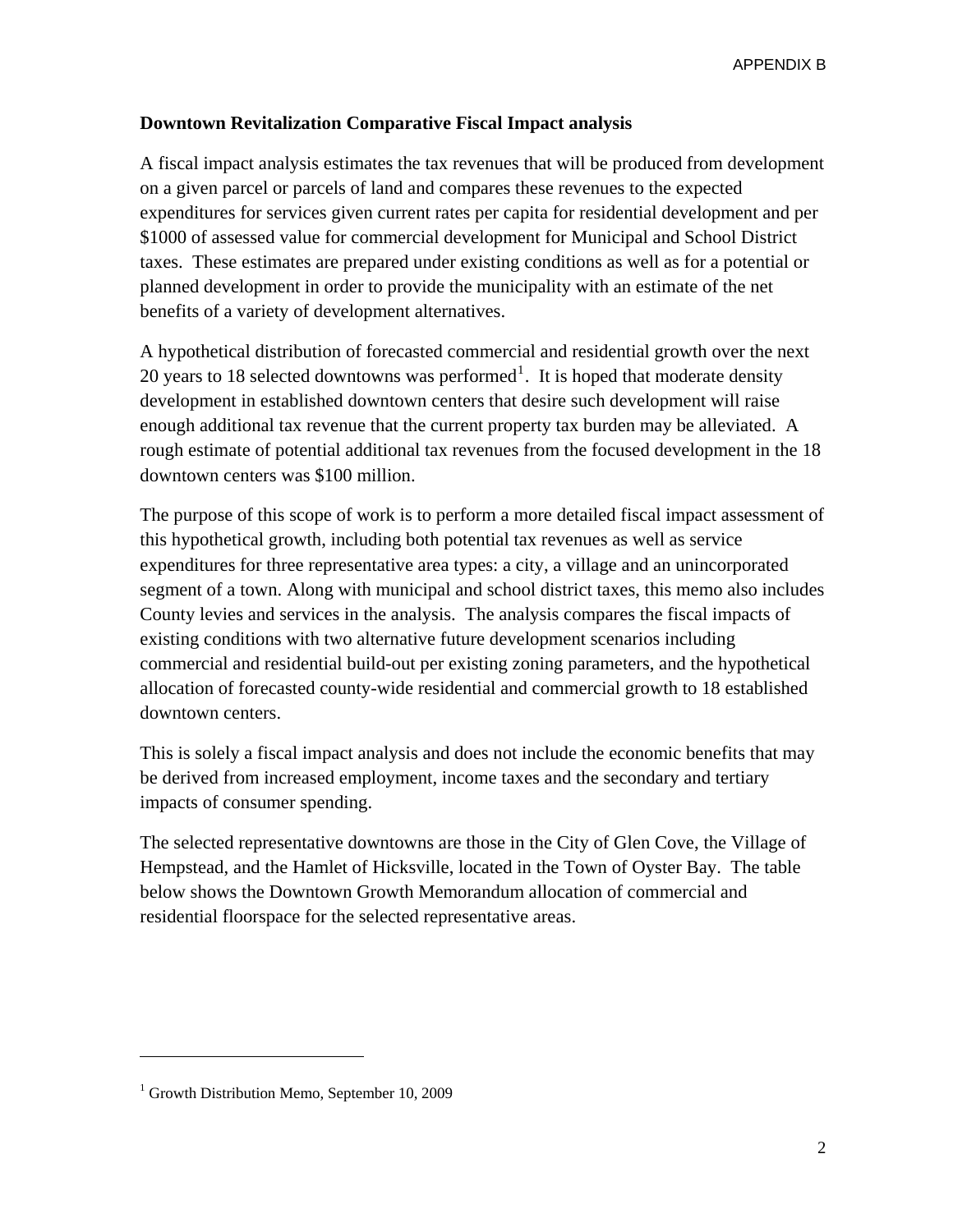|                   | <b>Commercial</b> | <b>Residential</b> | <b>Multi-Family</b>      |
|-------------------|-------------------|--------------------|--------------------------|
| Downtown          | <b>Floorspace</b> | <b>Floorspace</b>  | <b>Residential Units</b> |
| <b>Glen Cove</b>  | 721,067           | 787,668            | 788                      |
| <b>Village of</b> |                   |                    |                          |
| <b>Hempstead</b>  | 758,450           | 828,504            | 829                      |
| <b>Hicksville</b> | 709,178           | 774,680            | 775                      |

# **Table 1: Downtown Growth Memorandum Allocation of Future Commercial and Residential Floorspace [20 year horizon]**

*Source: Growth Allocation Memo* 

#### **Existing Conditions Assessed Value**

The Nassau County Planning Department defined the boundaries of each of the downtowns. Through an examination of tax parcel records within these boundaries, vacant and underdeveloped sites (under current FAR) with potential for massing as larger soft sites were chosen as locations for the development distribution. The sites were chosen strictly as a basis for comparison of revenues and expenditures under existing conditions vs. those at maximum FAR or given a "concentrated growth allocation" scenario and do not represent any actual planned development.

The following table shows the 2010 assessed values by property class of the selected development sites as provided by the Nassau County Assessor's office. Class 1 is single family residential; Class 2 is multi-family residential; Class 3 is utilities; and Class 4 is Commercial. The County Assessor values property for taxation purposes at 1.0 percent of market value for commercial properties and 0.25 percent of market value for single-family residential properties.

# **Table 2: Nassau County Taxable Assessed Value by Property Class 2010 of Hypothetical Development Sites**

| Downtown                     | Total   | Class 1 | Class 2 | Class 3 | Class 4 |
|------------------------------|---------|---------|---------|---------|---------|
| <b>Glen Cove Parcels</b>     | 266,358 | 877     |         |         | 265,471 |
| Village of Hempstead Parcels | 238,509 | 14,859  |         |         | 223,650 |
| <b>Hicksville Parcels</b>    | 152,563 |         |         |         | 152,563 |

*Source: Nassau County Assessor's Data*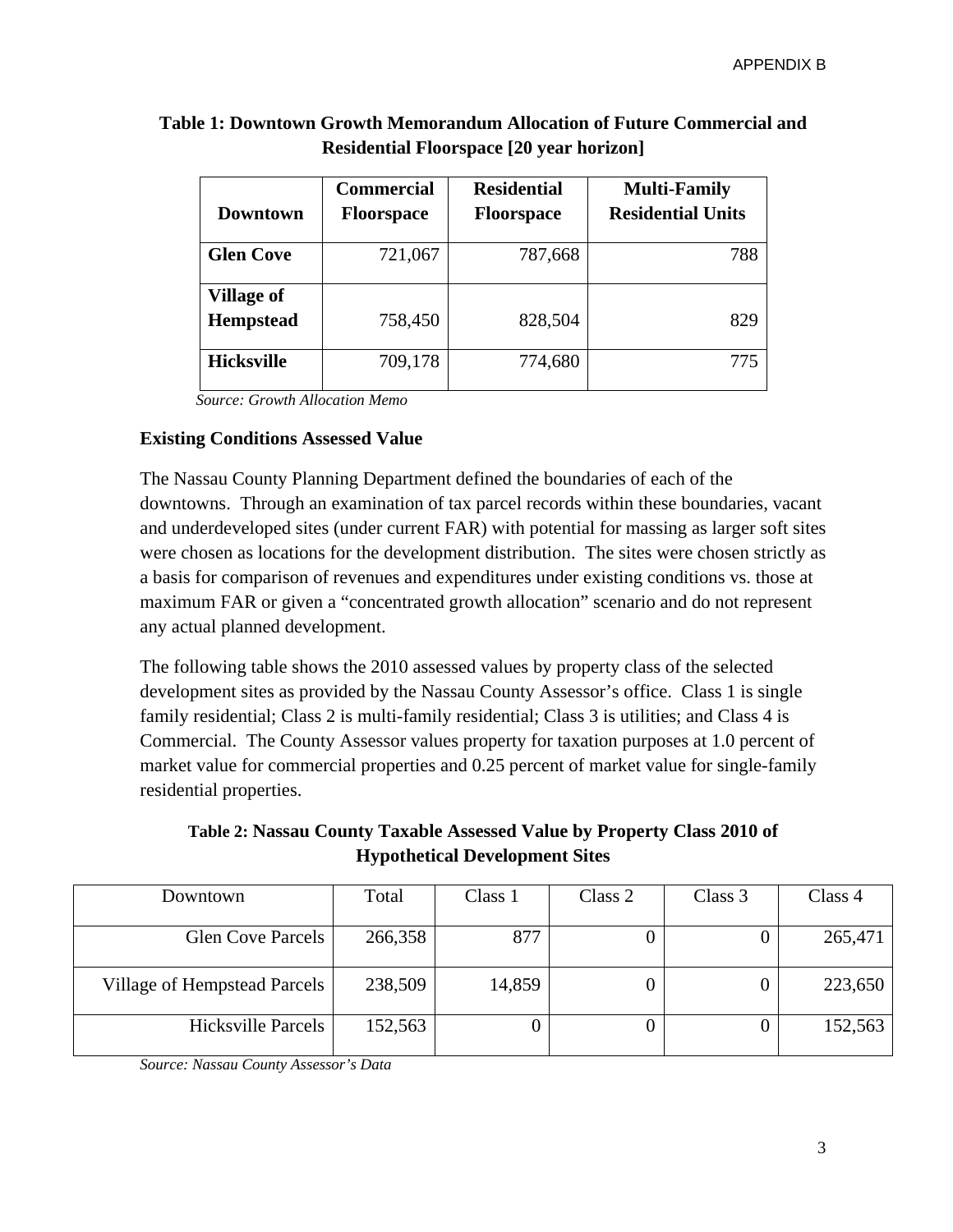In the case of Glen Cove and the Village of Hempstead, the municipality also performs assessments of all properties. As shown below, the municipal assessment is prepared on a very different rate scale. The Town of Oyster Bay, which includes Hicksville, uses the County assessment as the basis for municipal taxes.

**Table 3: Municipal Taxable Assessed Value by Property Class 2010-2011 of Hypothetical Development Sites** 

| Class 1<br>Total |                                  | Class 2           | Class 3 | Class 4    |
|------------------|----------------------------------|-------------------|---------|------------|
|                  |                                  |                   |         |            |
|                  |                                  |                   |         | 30,997,300 |
|                  |                                  |                   |         |            |
| Village of       |                                  |                   |         |            |
|                  |                                  |                   |         | 719,535    |
|                  |                                  |                   |         |            |
|                  | 0                                |                   |         | 152,563    |
|                  |                                  |                   |         |            |
|                  | 31,352,100<br>764,335<br>152,563 | 354,800<br>44,800 | U       |            |

*Source: Nassau County, City of Glen Cove, Village of Hempstead* 

#### **Alternative Scenarios Floorspace**

 $\overline{\phantom{a}}$ 

For both of the alternative development scenarios, maximum buildout and Concentrated Growth Allocation, new floorspace was estimated and the average total<sup>[2](#page-3-0)</sup> assessed value psf by property class was applied. It should be noted that exempt properties under existing conditions were assumed to be taxable under the alternative scenarios.

The maximum buildout under current zoning was applied to the selected parcels to establish the potential for development under existing zoning. The possible floorspace was reduced by the parking requirement.

<span id="page-3-0"></span> $2^{2}$  The more common methodology is to apply the assessed value per square foot of improvement to the new floorspace and add that to the existing assessed value of the land; some of the municipal assessments did not include the land/improvement breakdown, so the method described above was used instead.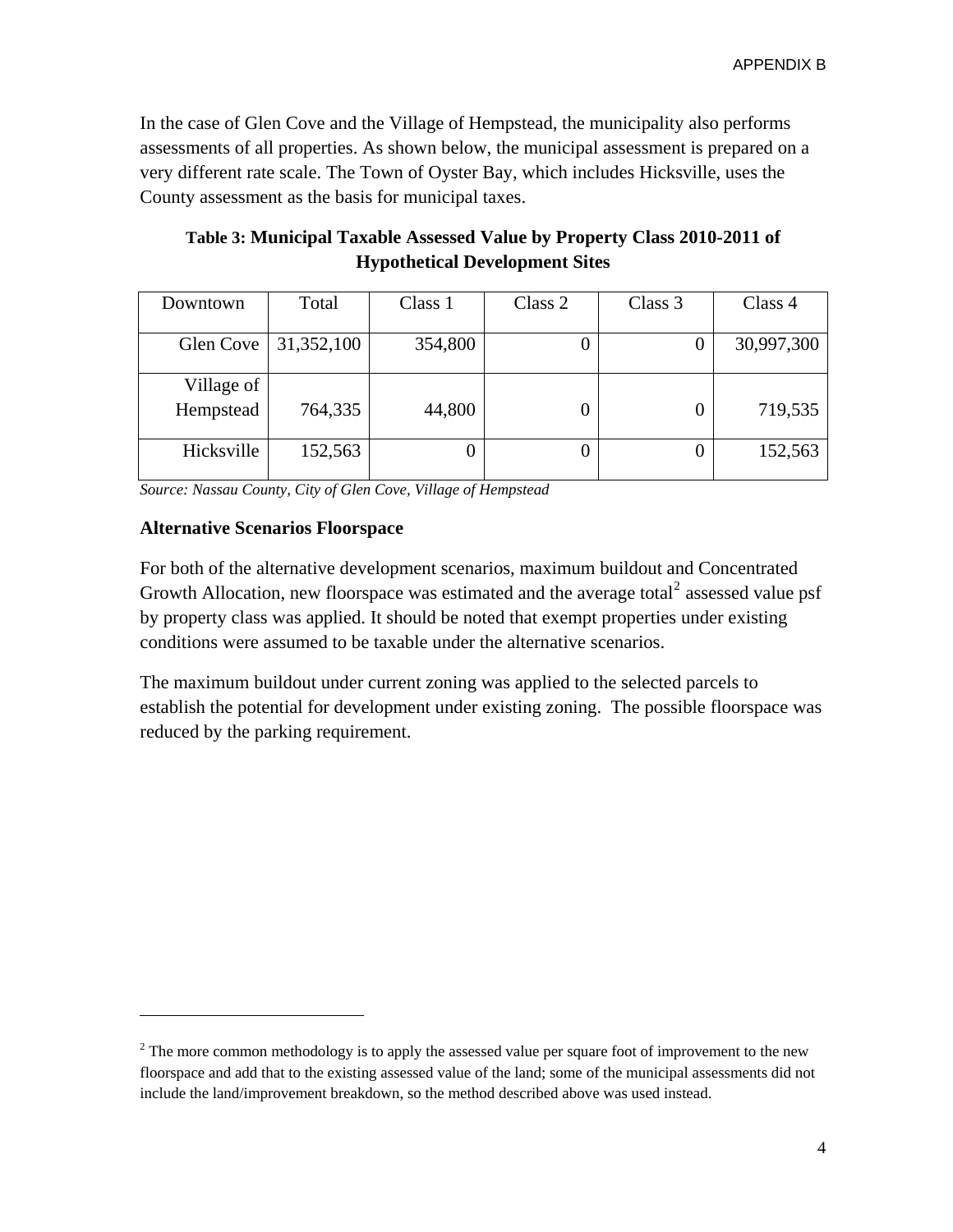| Downtown           | Total     | Class 1        | Class 2                               | Class 3  | Class 4   |  |  |  |  |  |  |
|--------------------|-----------|----------------|---------------------------------------|----------|-----------|--|--|--|--|--|--|
| <b>Maximum FAR</b> |           |                |                                       |          |           |  |  |  |  |  |  |
| <b>Glen Cove</b>   | 513,070   | 12,370         | $\overline{0}$                        | $\Omega$ | 500,700   |  |  |  |  |  |  |
| Village of         |           |                |                                       |          |           |  |  |  |  |  |  |
| Hempstead          | 2,293,460 | 37,056         | $\boldsymbol{0}$                      | $\Omega$ | 2,256,404 |  |  |  |  |  |  |
| Hicksville         | 527,650   | $\overline{0}$ | $\overline{0}$                        | $\Omega$ | 527,650   |  |  |  |  |  |  |
|                    |           |                | <b>Concentrated Growth Allocation</b> |          |           |  |  |  |  |  |  |
| Glen Cove          | 1,508,735 | 0              | 787,668                               | $\Omega$ | 721,067   |  |  |  |  |  |  |
| Village of         |           |                |                                       |          |           |  |  |  |  |  |  |
| Hempstead          | 1,586,954 | $\overline{0}$ | 828,504                               | $\Omega$ | 758,450   |  |  |  |  |  |  |
| Hicksville         | 1,483,858 | $\overline{0}$ | 774,680                               | $\theta$ | 709,178   |  |  |  |  |  |  |

|  |  | Table 4: Hypothetical Floorspace of Development Sites by Alternative (sf) |  |
|--|--|---------------------------------------------------------------------------|--|
|  |  |                                                                           |  |

*Source: Nassau County Assessor's Office, Urbanomics* 

# **Alternative Scenarios Assessed Value**

For the two alternative scenarios estimates of County assessed values are based on an assumption that the market value of the improvements will be \$350 psf for commercial space (Class 4) and \$300 psf for residential space (Classes 1 or 2). The market value is then multiplied by a factor of .01 for commercial properties and .0025 for residential properties to achieve the County assessed values.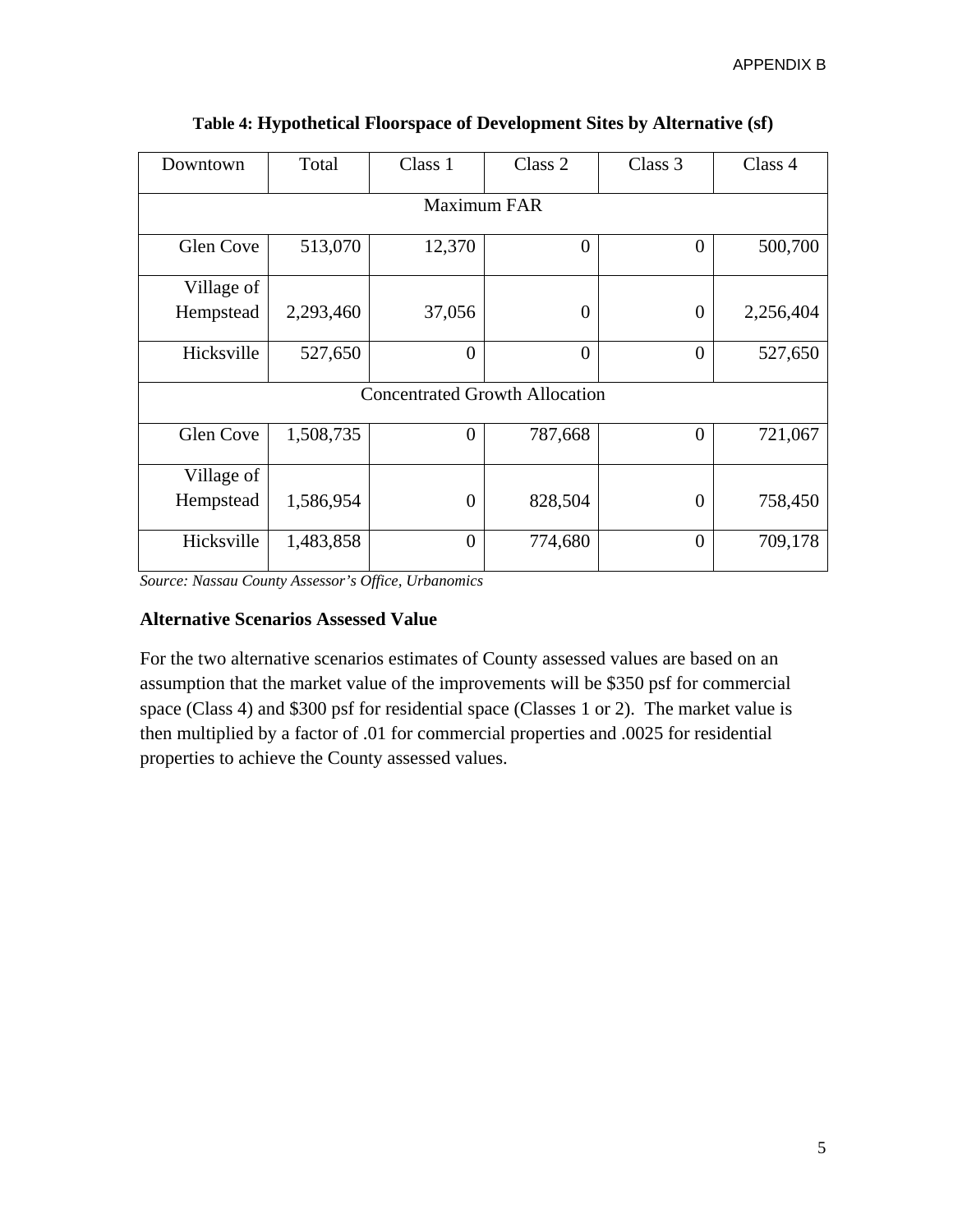| Downtown   | Total       | Class 1                               | Class 2          | Class 3        | Class 4   |  |  |  |  |  |  |  |  |
|------------|-------------|---------------------------------------|------------------|----------------|-----------|--|--|--|--|--|--|--|--|
|            | Maximum FAR |                                       |                  |                |           |  |  |  |  |  |  |  |  |
| Glen Cove  | 1,761,728   | 9,278                                 | $\boldsymbol{0}$ | $\Omega$       | 1,752,450 |  |  |  |  |  |  |  |  |
| Village of |             |                                       |                  |                |           |  |  |  |  |  |  |  |  |
| Hempstead  | 7,925,206   | 27,792                                | $\boldsymbol{0}$ | $\theta$       | 7,897,414 |  |  |  |  |  |  |  |  |
| Hicksville | 2,276,575   | $\overline{0}$                        | $\overline{0}$   | $\overline{0}$ | 2,276,575 |  |  |  |  |  |  |  |  |
|            |             | <b>Concentrated Growth Allocation</b> |                  |                |           |  |  |  |  |  |  |  |  |
| Glen Cove  | 3,114,486   | $\overline{0}$                        | 590,751          | $\Omega$       | 2,523,735 |  |  |  |  |  |  |  |  |
| Village of |             |                                       |                  |                |           |  |  |  |  |  |  |  |  |
| Hempstead  | 3,275,953   | $\overline{0}$                        | 621,378          | $\theta$       | 2,654,575 |  |  |  |  |  |  |  |  |
| Hicksville | 3,063,133   |                                       | 581,010          |                | 2,482,123 |  |  |  |  |  |  |  |  |

# **Table 5: Nassau County Assessed Value by Property Class of Hypothetical Development Sites by Alternative**

*Source: Nassau County Assessor's Office, Urbanomics* 

#### **Municipal Assessed Values**

As stated previously, Glen Cove and the Village of Hempstead assess property values differently than the County while Hicksville uses the County's assessments. To achieve estimates of municipal assessed values under the alternative scenarios, the ratio of municipal assessed value to County assessed value under existing conditions was applied to the estimate of County assessed value under the alternative scenarios. The estimates of assessed values to be used as the basis for municipal revenues and expenditures are shown in the table that follows.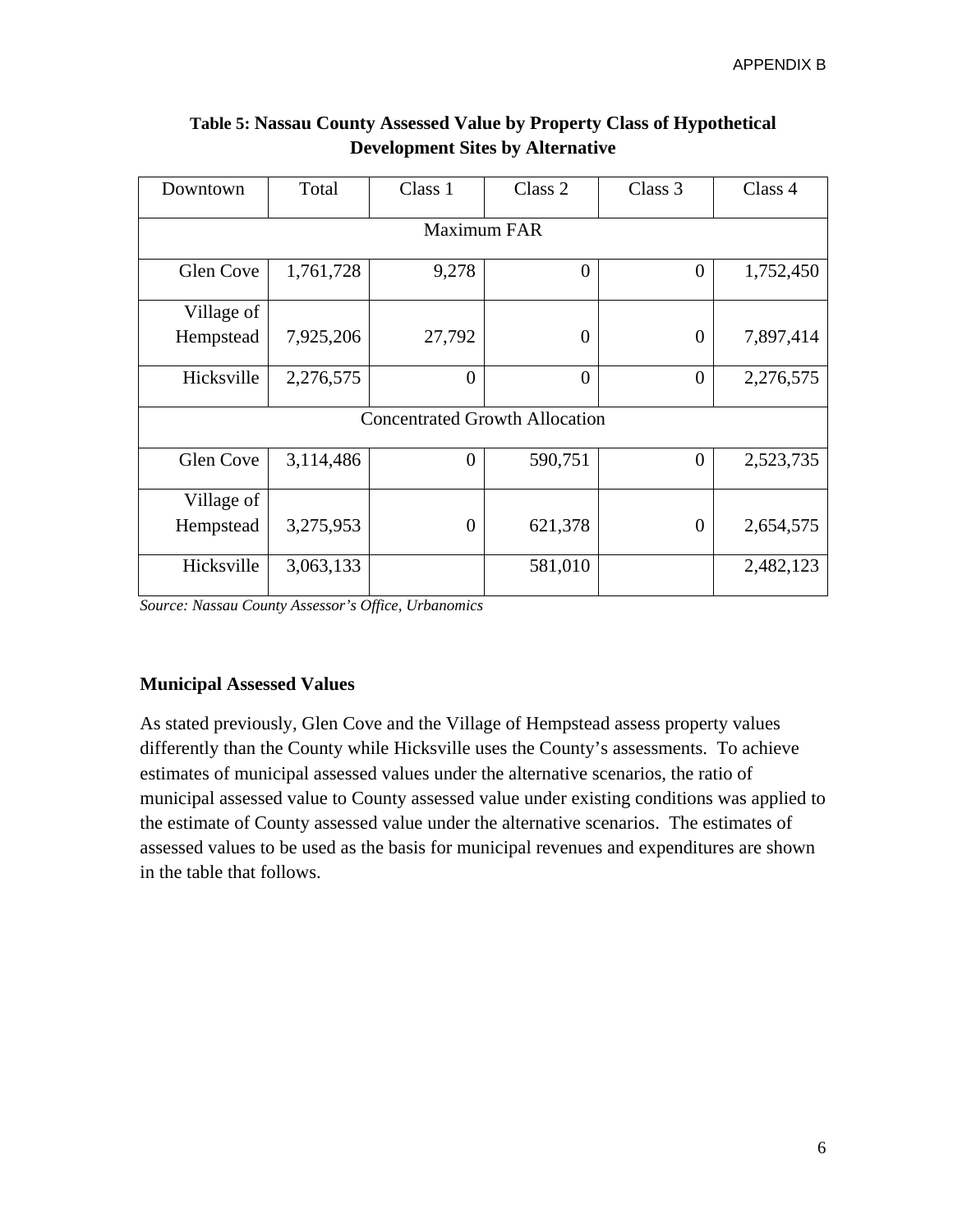| Downtown           | Total       | Class 1                               | Class 2        | Class 3        | Class 4     |  |  |  |  |  |  |
|--------------------|-------------|---------------------------------------|----------------|----------------|-------------|--|--|--|--|--|--|
| <b>Maximum FAR</b> |             |                                       |                |                |             |  |  |  |  |  |  |
| Glen Cove          | 82,440,798  | 11,347,600                            | $\overline{0}$ | $\overline{0}$ | 71,093,198  |  |  |  |  |  |  |
| Village of         |             |                                       |                |                |             |  |  |  |  |  |  |
| Hempstead          | 25,491,644  | 83,793                                | $\overline{0}$ | $\theta$       | 25,407,851  |  |  |  |  |  |  |
| Hicksville         | 2,276,575   | $\Omega$                              | $\theta$       | $\theta$       | 2,276,575   |  |  |  |  |  |  |
|                    |             | <b>Concentrated Growth Allocation</b> |                |                |             |  |  |  |  |  |  |
| Glen Cove          | 198,564,215 | $\overline{0}$                        | 96,181,629     | $\overline{0}$ | 102,382,586 |  |  |  |  |  |  |
| Village of         |             |                                       |                |                |             |  |  |  |  |  |  |
| Hempstead          | 10,413,856  | $\overline{0}$                        | 1,873,459      | $\theta$       | 8,540,396   |  |  |  |  |  |  |
| Hicksville         | 3,063,133   | $\theta$                              | 581,010        | $\theta$       | 2,482,123   |  |  |  |  |  |  |

# **Table 6: Municipal Assessed Value by Property Class of Hypothetical Development Sites by Alternative**

*Source: Nassau County Assessor's Office, City of Glen Cove, Village of Hempstead, Urbanomics* 

# **County, Municipal and Special District Tax Rates and Expenditures**

In Nassau County there is a very complex system of individualized, almost a la carte, taxation which incorporates County and Municipal governments with more than 260 special districts for schools, fire protection, police, sanitation, lighting, water, sewer, parks, power, and even parades. Each of these districts, some controlled by the County or Municipality, some controlled by Commissioners, levy taxes on their constituent service areas.

The table on the following page shows County taxes assessed for each of the three study areas. Each area of Nassau is taxed by the County to support the General Operating Fund, Fire Prevention (including mobile 911 call service), Nassau Community College, County Police Headquarters and the County Environmental Bond Fund.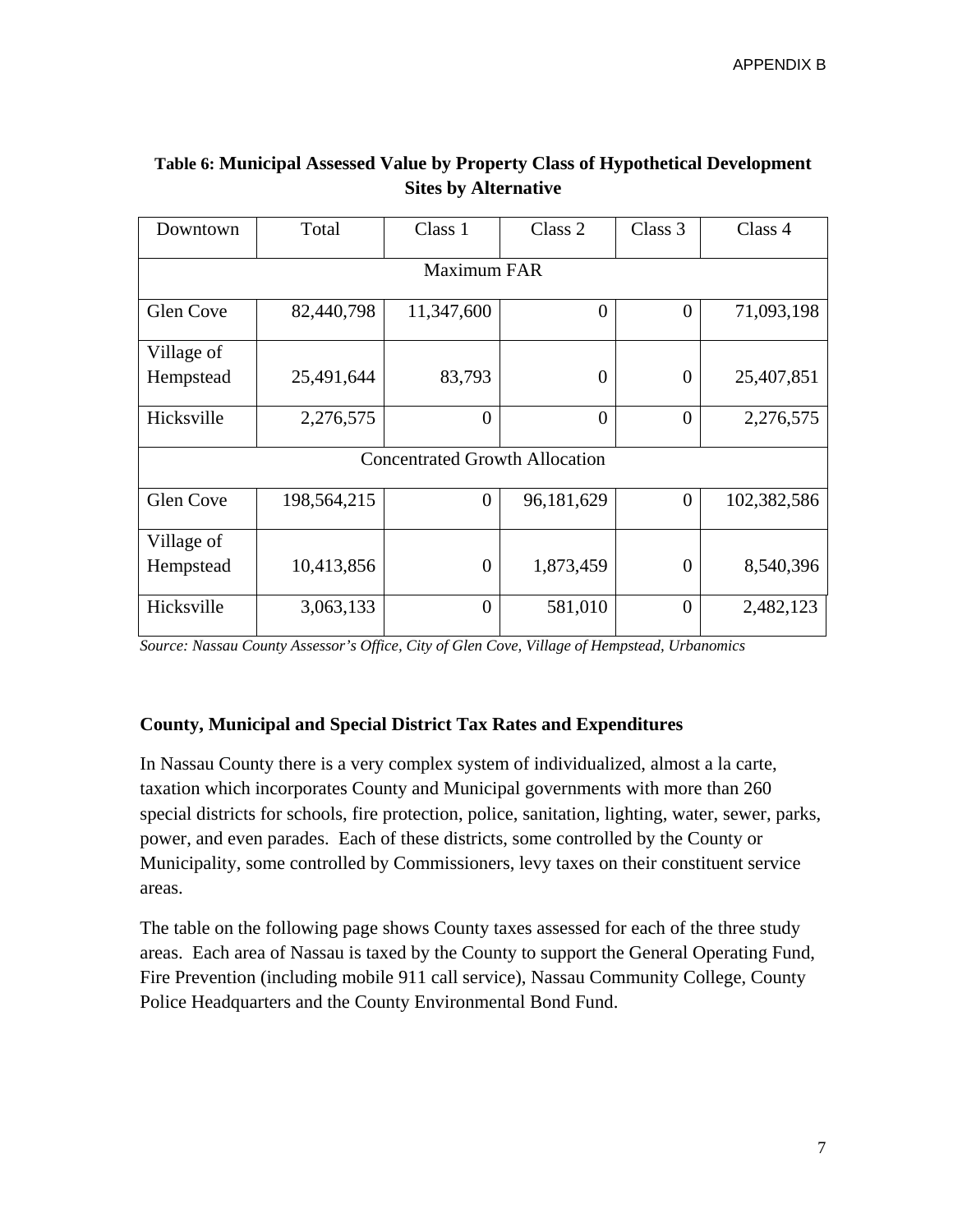The County also provides and levies taxes for other services to areas that do not have municipal or special districts doing so. In the case of Hempstead, this includes a County Sewage Disposal District. In Hicksville, an unincorporated area, the County provides even more services including Sewage Collection and Police.

# **Table 7: Nassau County Tax Rates by Service by Study Area Property Class**

| Glen Cove<br>County Tax             |           |           |           |           |           |           | Hempstead |           |         |         | Hicksville |         |
|-------------------------------------|-----------|-----------|-----------|-----------|-----------|-----------|-----------|-----------|---------|---------|------------|---------|
| Breakdown                           | Class     | Class 2   | Class 3   | Class 4   | Class 1   | Class 2   | Class 3   | Class 4   | Class 1 | Class 2 | Class 3    | Class 4 |
| <b>General Fund</b>                 | 22.085    | 15.795    | 23.274    | 13.748    | 22.067    | 15.777    | 23.256    | 13.731    | 22.068  | 15.778  | 23.257     | 13.732  |
| County<br><b>Environmental Bond</b> |           |           |           |           |           |           |           |           |         |         |            |         |
| Fund                                | 0.678     | 0.536     | 0.705     | 0.49      | 0.678     | 0.536     | 0.705     | 0.49      | 0.678   | 0.536   | 0.705      | 0.49    |
| Fire Prevention                     | 2.088     | 1.65      | 2.171     | 1.508     | 2.088     | 1.65      | 2.171     | 1.508     | 2.088   | 1.65    | 2.171      | 1.508   |
| <b>Nassau County</b>                |           |           |           |           |           |           |           |           |         |         |            |         |
| <b>Community College</b>            | 6.911     | 5.463     | 7.184     | 4.992     | 6.911     | 5.463     | 7.184     | 4.992     | 6.911   | 5.463   | 7.184      | 4.992   |
| <b>County Police</b>                |           |           |           |           |           |           |           |           |         |         |            |         |
| Headquarters                        | 38.662    | 30.56     | 40.194    | 27.924    | 38.662    | 30.56     | 40.194    | 27.924    | 38.662  | 30.56   | 40.194     | 27.924  |
| <b>County Sewage</b>                |           |           |           |           |           |           |           |           |         |         |            |         |
| $Disposal*$                         | <b>NA</b> | <b>NA</b> | <b>NA</b> | <b>NA</b> | 12.212    | 11.948    | 34.658    | 13.846    | 12.212  | 11.913  | 33.197     | 13.243  |
| <b>County Sewage</b>                |           |           |           |           |           |           |           |           |         |         |            |         |
| District                            | <b>NA</b> | <b>NA</b> | <b>NA</b> | NA        | <b>NA</b> | <b>NA</b> | <b>NA</b> | <b>NA</b> | 5.204   | 5.496   | 14.473     | 5.973   |
| <b>County Police</b>                | <b>NA</b> | <b>NA</b> | <b>NA</b> | <b>NA</b> | <b>NA</b> | <b>NA</b> | <b>NA</b> | <b>NA</b> | 49.561  | 49.182  | 138.637    | 55.504  |

Applied per \$100 of Assessed Value (County rates are not exactly the same in each category due to property tax caps.)

\*Hempstead is in County Sewage Disposal District #2 and Hicksville is in County Sewage Disposal District #3.

*Source: Nassau County Assessor's Office*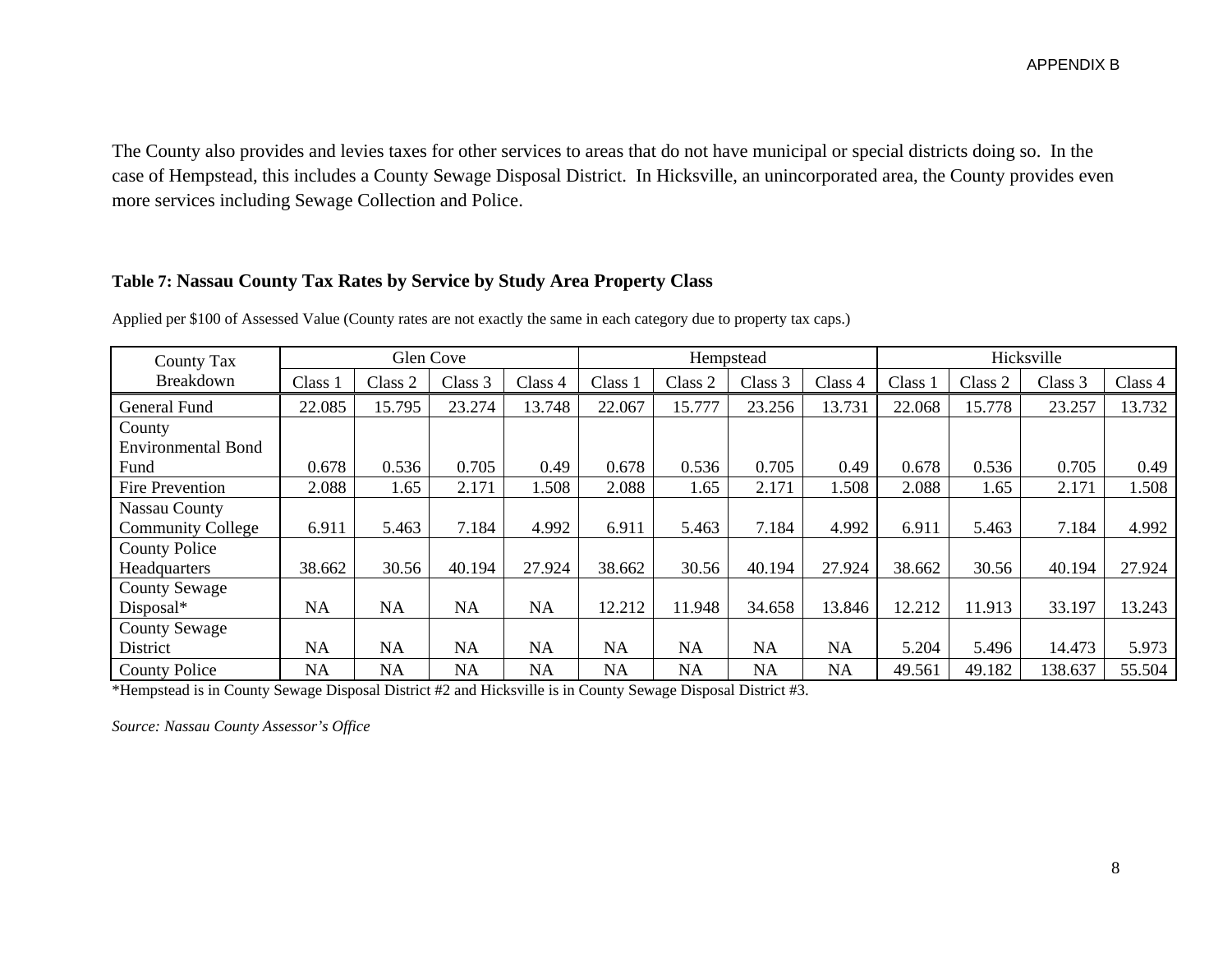#### **Municipal and Special District Tax Rates**

#### **Glen Cove**

As a City, Glen Cove is the least complicated of our study areas in terms of local taxes. The School District is coterminous with the City and all of the utilities and protective services are under the auspices of the City.

#### **Table 8: Glen Cove Municipal and School District Tax Rates**

|                | Class 1 | Class 2 | Class 4 |
|----------------|---------|---------|---------|
| Combined       |         |         |         |
| Municipal Tax  | 14.5178 | 14.5178 | 40.5022 |
| General Fund   | 4.4398  | 4.4398  | 12.2511 |
| School/Library | 10.078  | 10.078  | 28.2511 |
|                |         |         |         |

Applied per \$1000 of Assessed Value

*Source: Nassau County Assessor's Office*

#### **Village of Hempstead**

The Village of Hempstead has some taxes derived from the Town of Hempstead (using the County Assessment) as well as Village Districts which use the Village Assessment.

#### **Table 9: Village of Hempstead Municipal and Special District Tax Rates by Class**

|                     | Class 1 | Class 2 | Class 3 | Class 4 |
|---------------------|---------|---------|---------|---------|
| Combined            | 623.017 | 503.973 | 668.328 | 468.785 |
| Municipal Tax       |         |         |         |         |
| <b>General Fund</b> | 4.959   | 4.024   | 4.969   | 3.818   |
| <b>Town Refuse</b>  |         |         |         |         |
| Disposal            | 20.545  | 19.561  | 56.291  | 21.292  |
| School/Library      | 597.513 | 480.388 | 607.068 | 443.675 |

Applied per \$1000 of Assessed Value

 *Source: Nassau County Assessor's Office* 

#### **Hicksville**

Hicksville is an unincorporated area of the Town of Oyster Bay. As such, its residents and business owners contribute to no fewer than nine Town Funds and four Special Districts. In our study area, these include the General Fund, "Part Town", Highway, Drainage District 1, Lighting District, Park District, Sanitary District, Solid Waste Disposal District, Public Parking District, Fire District, Water District, Library District and the Hicksville Union Free School District.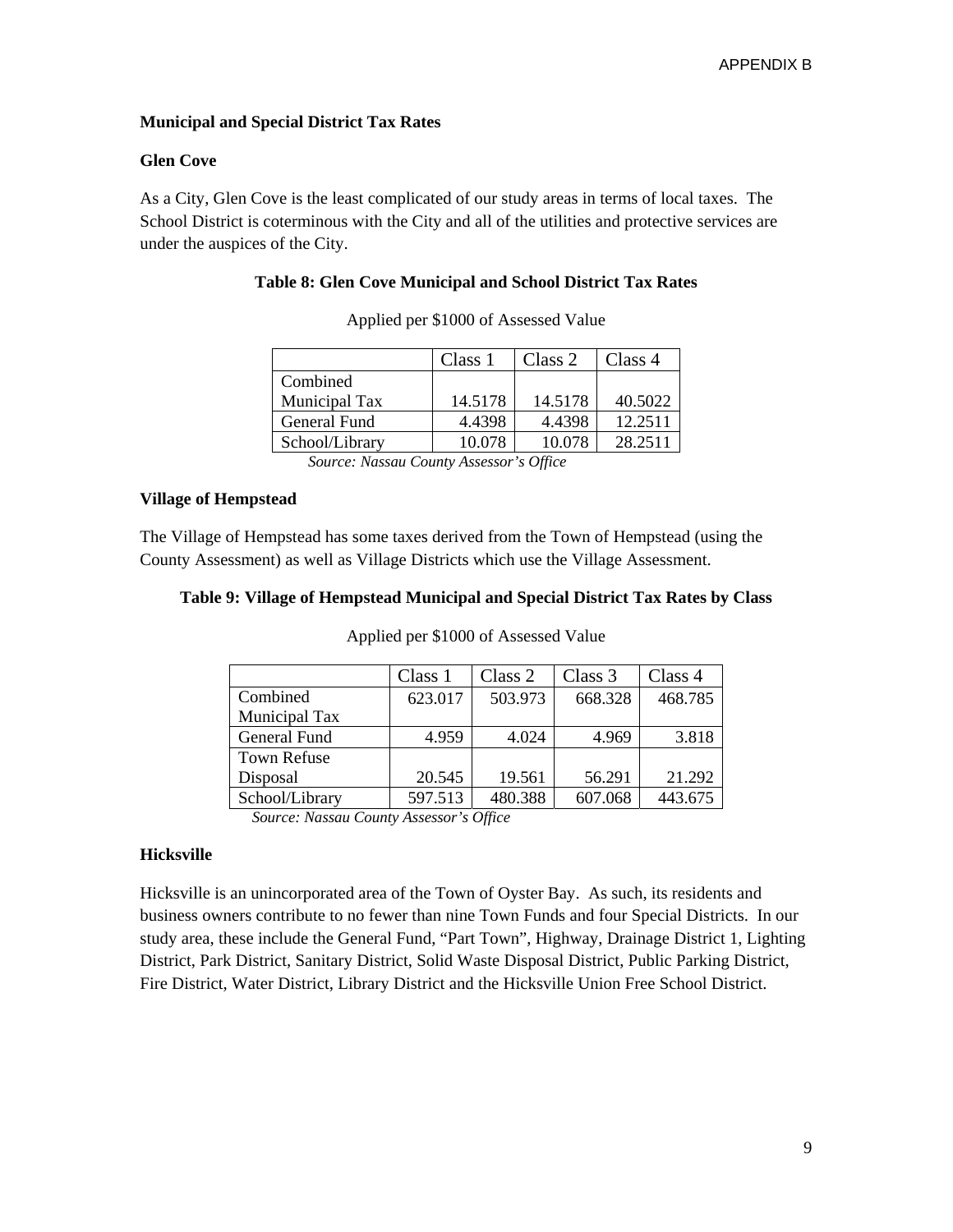|                       | Class 1 | Class 2                  | Class 3 | Class 4 |
|-----------------------|---------|--------------------------|---------|---------|
| Combined              | 528.53  | 574.62                   | 847.763 | 475.625 |
| <b>Municipal Rate</b> |         |                          |         |         |
| <b>General Fund</b>   | 13.098  | 9.992                    | 13.94   | 8.276   |
| Part Town             | 1.859   | 1.497                    | 2.023   | 1.321   |
| Highway               | 25.554  | 20.568                   | 27.809  | 18.158  |
| Drainage District 1   | 4.103   | 4.298                    | 10.84   | 4.809   |
| Lighting              | 3.034   | 3.179                    | 8.016   | 3.556   |
| Parks                 | 10.533  | 12.988                   | 26.004  | 13.192  |
| Sanitary              | 27.036  | 41.832                   | 83.705  | 29.88   |
| Solid Waste           |         |                          |         |         |
| Disposal              | 10.503  | 11.389                   | 27.24   | 12.277  |
| <b>Public Parking</b> | 1.546   | 1.62                     | 4.085   | 1.811   |
|                       |         | <b>Special Districts</b> |         |         |
| Fire                  | 19.791  | 24.427                   | 48.905  | 24.812  |
| Water                 | 12.897  | 15.915                   | 31.866  | 16.158  |
| School & Library      | 398.579 | 426.916                  | 563.33  | 341.375 |

#### **Table 10: Hicksville Municipal and Special District Tax Rates by Class**

Applied per \$100 of Assessed Value

 *Source: Nassau County Assessor's Office* 

Most of these districts have boundaries that are not coterminous and do not correspond to particular census geographies. As such, it is difficult to ascertain per capita expenditure rates for the districts (with the exception of the School and Library Districts, assessed on a per student basis), thus all of the municipal taxes will be applied as a rate per \$100 of assessed value by property class.

#### **County and Municipal Property Tax Revenues**

Applying the tax rates described above to the three development scenarios for each of the representative downtowns yields the following results: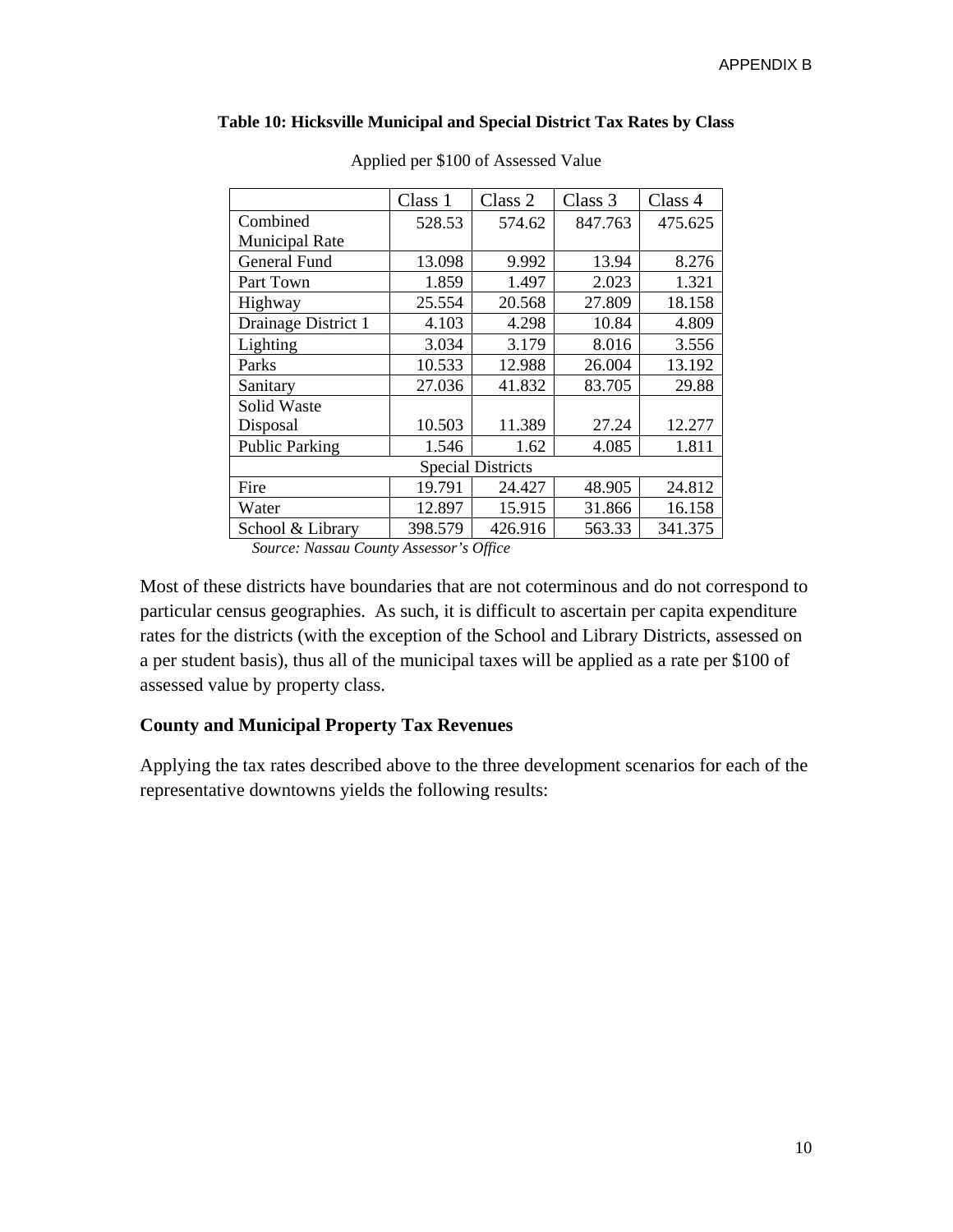|                             | Glen Cove      |          |                |           |           | Hempstead      |          |                                | Hicksville |           |                |          |                |           |           |
|-----------------------------|----------------|----------|----------------|-----------|-----------|----------------|----------|--------------------------------|------------|-----------|----------------|----------|----------------|-----------|-----------|
|                             | Class 1        | Class 2  | Class 3        | Class 4   | Total     | Class 1        | Class 2  | Class 3                        | Class 4    | Total     | Class1         | Class2   | Class 3        | Class 4   | Total     |
|                             |                |          |                |           |           |                |          |                                |            |           |                |          |                |           |           |
| County<br>Combined<br>Total | 70.42          | 54.00    | 73.53          | 48.66     | na        | 82.62          | 65.93    | 108.17                         | 62.49      | na        | 137.38         | 120.58   | 259.82         | 123.366   | na        |
| <b>Existing Conditions</b>  |                |          |                |           |           |                |          |                                |            |           |                |          |                |           |           |
| AV                          | 887            | $\theta$ | $\theta$       | 265,471   | 266,358   | 14,859         | $\Omega$ | $\Omega$                       | 223,650    | 238,509   | $\Omega$       | $\Omega$ | $\theta$       | 152,563   | 152,563   |
| Revenues                    | 625            | $\theta$ | $\Omega$       | 129,183   | 129,808   | 12,276         | $\Omega$ | $\Omega$                       | 139,761    | 152,037   | $\Omega$       | $\Omega$ | $\theta$       | 188,211   | 188,211   |
|                             |                |          |                |           |           |                |          | Max FAR                        |            |           |                |          |                |           |           |
| AV                          | 9,278          | $\theta$ | $\Omega$       | 1,752,450 | 1,761,727 | 27,792         | $\Omega$ | $\overline{0}$                 | 7,897,414  | 7,925,206 | $\Omega$       | $\Omega$ | $\theta$       | 1,846,775 | 1,846,775 |
| Revenues                    | 6,534          | $\Omega$ | $\Omega$       | 852,777   | 859,311   | 22,961         | $\Omega$ | $\Omega$                       | 4,935,173  | 4,958,134 | $\Omega$       | $\Omega$ | $\Omega$       | 2,278,292 | 2,278,292 |
|                             |                |          |                |           |           |                |          | Concentrated Growth Allocation |            |           |                |          |                |           |           |
| AV                          | $\mathbf{0}$   | 590,751  | $\Omega$       | 2,523,735 | 3,114,486 | $\Omega$       | 621,378  | $\theta$                       | 2,654,575  | 3,275,953 | $\Omega$       | 581,010  | $\theta$       | 2,482,123 | 3,063,133 |
| Revenues                    | $\overline{0}$ | 319,029  | $\overline{0}$ | 1,228,100 | 1,547,129 | $\overline{0}$ | 409,699  | $\overline{0}$                 | 1,658,870  | 2,068,570 | $\overline{0}$ | 700,570  | $\overline{0}$ | 3,062,096 | 3,762,666 |

# **Table 11: Nassau County Property Tax Revenues by Study Area Property Class and Scenario (per \$100 of AV)**

\*Hempstead is in County Sewage Disposal District #2 and Hicksville is in County Sewage Disposal District #3.

*Source: Nassau County Assessor's Office*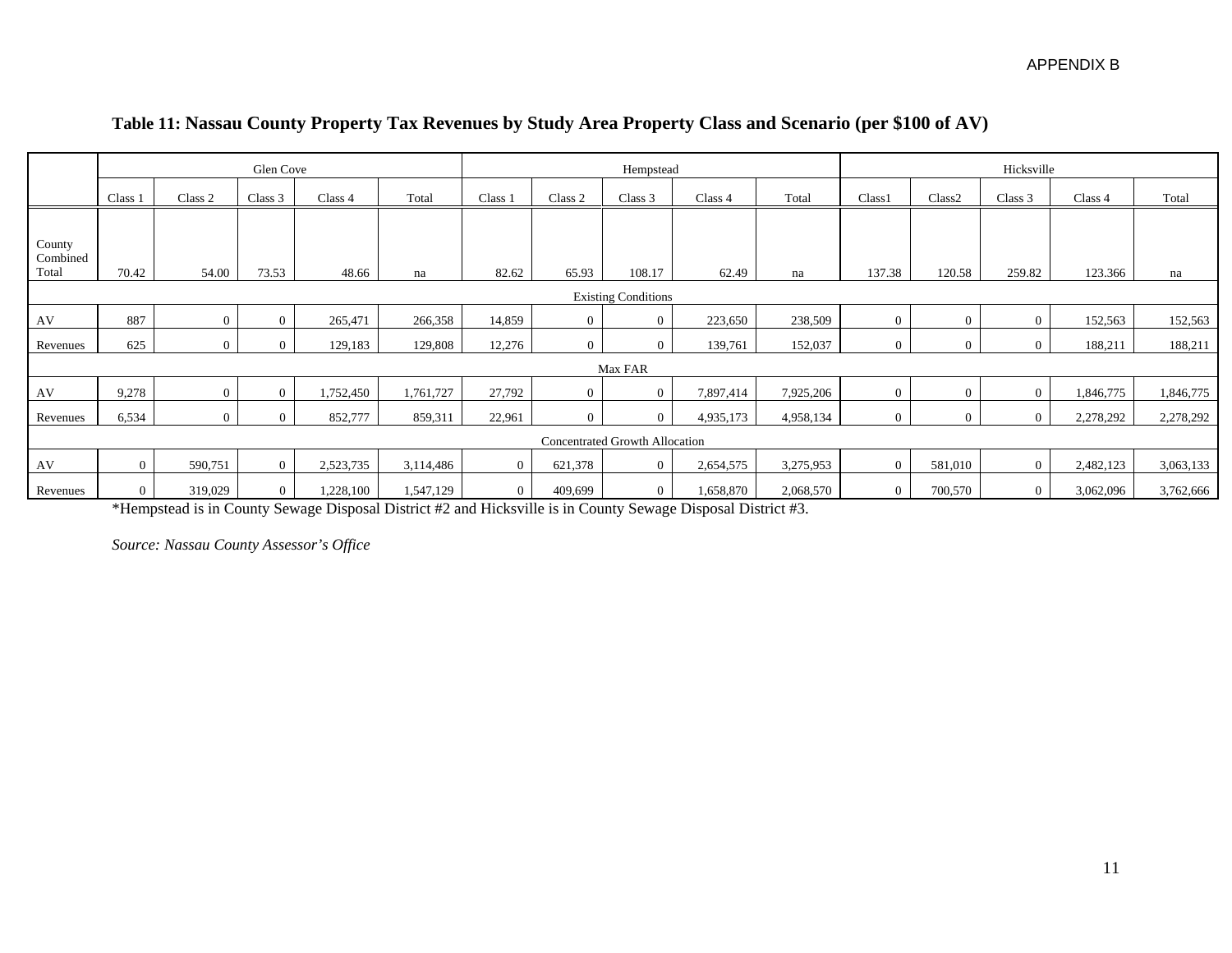# **Table 12: Municipal Property Tax Revenues by Study Area Property Class and Scenario**

*Class 3 Rates have been excluded as no Class 3 Properties were chosen as soft sites* 

|                                |                          |                          | Glen Cove (Applied per \$1000 AV) |               |                          |                                | Hempstead (Applied per \$1000 AV) |            | Hicksville (Applied per \$100 AV) |                          |            |            |  |
|--------------------------------|--------------------------|--------------------------|-----------------------------------|---------------|--------------------------|--------------------------------|-----------------------------------|------------|-----------------------------------|--------------------------|------------|------------|--|
|                                | Class 1                  | Class 2                  | Class 4                           | Total         | Class 1                  | Class 2                        | Class 4                           | Total      | Class 1                           | Class 2                  | Class 4    | Total      |  |
| Municipal<br>Combined<br>Total | 4.4398                   | 4.4398                   | 12.251                            | na            | 648.521                  | 527.558                        | 493.895                           | na         | 658.484                           | 722.325                  | 609.88     | na         |  |
| School/<br>Library             | 10.078                   | 10.078                   | 28.251                            | na            | 597.51                   | 480.388                        | 443.68                            | na         | 398.58                            | 426.92                   | 341.375    | na         |  |
|                                |                          |                          |                                   |               |                          | <b>Existing Conditions</b>     |                                   |            |                                   |                          |            |            |  |
| Assessed<br>Value              | 354,800                  | $\overline{\phantom{a}}$ | 30,997,300                        | 31,352,100    | 44,800                   |                                | 719,535                           | 764,335    | $\overline{\phantom{a}}$          |                          | 152,563    | 152,563    |  |
| Municipal<br>Revenues          | 1,575                    | $\blacksquare$           | 379,748                           | 381,323       | 29,054                   |                                | 355,375                           | 384,428    | $\overline{\phantom{a}}$          |                          | 930,451    | 930,451    |  |
| School/<br>Library<br>Revenues | 3,575                    | $\overline{\phantom{a}}$ | 875,705                           | 879,280       | 26.768                   | $\overline{a}$                 | 319.243                           | 346,012    | $\sim$                            | $\overline{\phantom{a}}$ | 520,812    | 520,812    |  |
|                                |                          |                          |                                   |               |                          | Max FAR                        |                                   |            |                                   |                          |            |            |  |
| Assessed<br>Value              | 3,711,200                |                          | 204,622,043                       | 208, 333, 243 | 83,793                   |                                | 25,407,851                        | 25,491,644 | $\overline{\phantom{0}}$          |                          | 2,276,575  | 2,276,575  |  |
| Municipal<br>Revenues          | 16,477                   |                          | 2,506,845                         | 2,523,322     | 54,342                   |                                | 12,548,810                        | 12,603,152 | $\overline{\phantom{0}}$          |                          | 13,884,376 | 13,884,376 |  |
| School/<br>Library<br>Revenues | 37,401                   | $\overline{\phantom{a}}$ | 5,780,798                         | 5,818,199     | 50.067                   |                                | 11,272,955                        | 11,323,022 | $\sim$                            | $\overline{\phantom{a}}$ | 7,771,658  | 7,771,658  |  |
|                                |                          |                          |                                   |               |                          | Concentrated Growth Allocation |                                   |            |                                   |                          |            |            |  |
| Assessed<br>Value              | $\overline{\phantom{a}}$ | 68,978,103               | 294,679,912                       | 363,658,015   | $\sim$                   | 1,873,459                      | 8,540,396                         | 10,413,856 | $\sim$                            | 581,010                  | 2,482,123  | 3,063,133  |  |
| Municipal<br>Revenues          | $\overline{\phantom{a}}$ | 306,249                  | 3,610,153                         | 3,916,402     | $\overline{\phantom{a}}$ | 988,359                        | 4,218,059                         | 5,206,418  | $\sim$                            | 858,210                  | 15,137,972 | 15,996,182 |  |
| School/<br>Library<br>Revenues |                          | 695,161                  | 8,325,032                         | 9,020,193     | $\overline{\phantom{a}}$ | 1,119,411                      | 3,789,203                         | 4,908,614  | $\sim$                            | 2,480,448                | 8,473,347  | 10,953,795 |  |

\*Includes all applicable special district tax rates.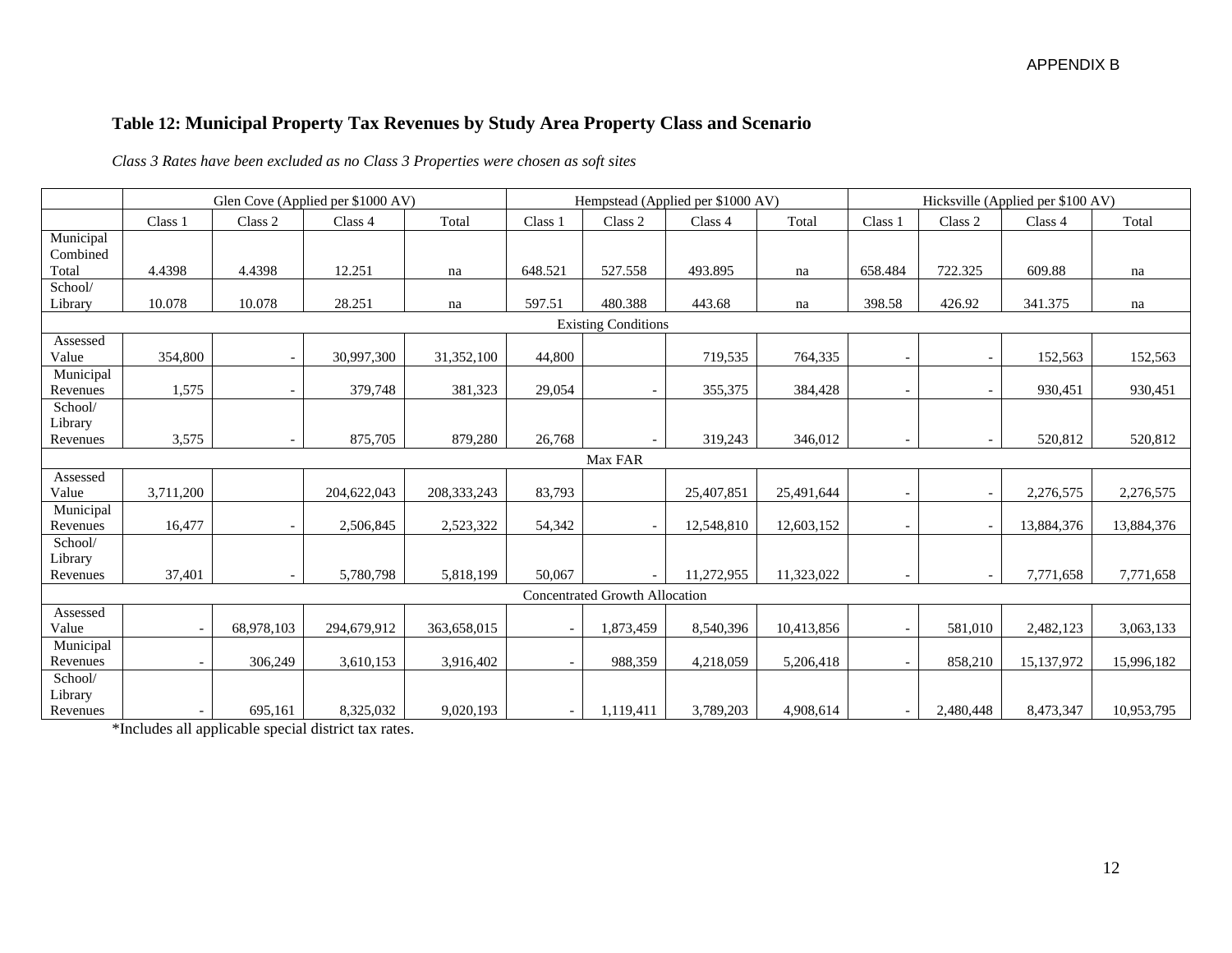#### **Sales and Hotel Taxes**

In addition to property taxes, a portion of the County's revenues are achieved through retail sales and hotel taxes. It is assumed that some of the Concentrated Growth Allocation development will be devoted to retail establishments (30 %) and hotels (10%). At average retail sales performance of \$350 per square foot, assuming that 80% of sales are taxable, the taxable sales will be subject to a 4.25 percent county tax rate. Hotel rooms are currently taxes at 3 percent of room rates. It is assumed that over an average year, occupancy will represent 75 percent of room days at an average price of \$175 per night. The following table shows an estimate of retail space and hotel rooms for each of the proposed Concentrated Growth Allocation.

|                  | Retail sf           |                      | <b>County Sales</b>                   |                | Annual         | <b>County Hotel</b> | <b>Total County</b> |
|------------------|---------------------|----------------------|---------------------------------------|----------------|----------------|---------------------|---------------------|
|                  | $(30\% \text{ of }$ | <b>Taxable Sales</b> | Tax                                   |                | Average        | <b>Tax Revenues</b> | Sales and           |
|                  | Non Res             | (80% of \$350)       | Revenues                              | Hotel          | Occupancy      | (3% of Room         | <b>Hotel Tax</b>    |
| Downtown         | Total)              | psf)                 | (4.25%)                               | <b>Rms</b>     | (75%)          | Rates \$175)        | Revenues            |
|                  |                     |                      |                                       |                |                |                     |                     |
|                  |                     |                      | Existing Conditions*                  |                |                |                     |                     |
| <b>Glen Cove</b> | 85,491              | \$23,937,480         | \$1,017,343                           | $\overline{0}$ | $\overline{0}$ | $\theta$            | \$1,017,343         |
| Village of       |                     |                      |                                       |                |                |                     |                     |
| Hempstead        | 167,000             | \$46,760,000         | \$1,987,300                           | $\theta$       | $\overline{0}$ | $\overline{0}$      | \$1,987,300         |
|                  |                     |                      |                                       |                |                |                     |                     |
| Hicksville       | 37,326              | \$10,451,280         | \$444,179                             | $\overline{0}$ | $\overline{0}$ | $\overline{0}$      | \$444,179           |
|                  |                     |                      | <b>Maximum FAR</b>                    |                |                |                     |                     |
| <b>Glen Cove</b> | 79,641              | \$22,299,564         | \$947,731                             | $\overline{0}$ | $\overline{0}$ | $\overline{0}$      | \$947,731           |
| Village of       |                     |                      |                                       |                |                |                     |                     |
| Hempstead        | 676,921             | \$189,537,936        | \$8,055,362                           | $\theta$       | $\Omega$       | $\overline{0}$      | \$8,055,362         |
|                  |                     |                      |                                       |                |                |                     |                     |
| Hicksville       | 158,295             | \$44,322,600         | \$1,883,711                           | $\overline{0}$ | $\overline{0}$ | $\overline{0}$      | \$1,883,711         |
|                  |                     |                      | <b>Concentrated Growth Allocation</b> |                |                |                     |                     |
| Glen Cove        | 216,320             | \$60,569,600         | \$2,574,208                           | 300            | 82,125         | \$431,156           | \$3,005,364         |
|                  |                     |                      |                                       |                |                |                     |                     |
| Village of       |                     |                      |                                       |                |                |                     |                     |
| Hempstead        | 227,535             | \$63,709,800         | \$2,707,667                           | 316            | 86,505         | \$454,151           | \$3,161,818         |
| Hicksville       | 212,753             | \$59,570,952         | \$2,531,765                           | 295            | 80,756         | \$423,969           | \$2,955,734         |
|                  |                     |                      |                                       |                |                |                     |                     |

# **Table 13: Concentrated Growth Allocation Development Sales and Hotel Tax Revenues**

*\*Retail floorspace under existing conditions is derived from Nassau County parcel GIS* 

*Source: Growth Allocation Memo/Urbanomics*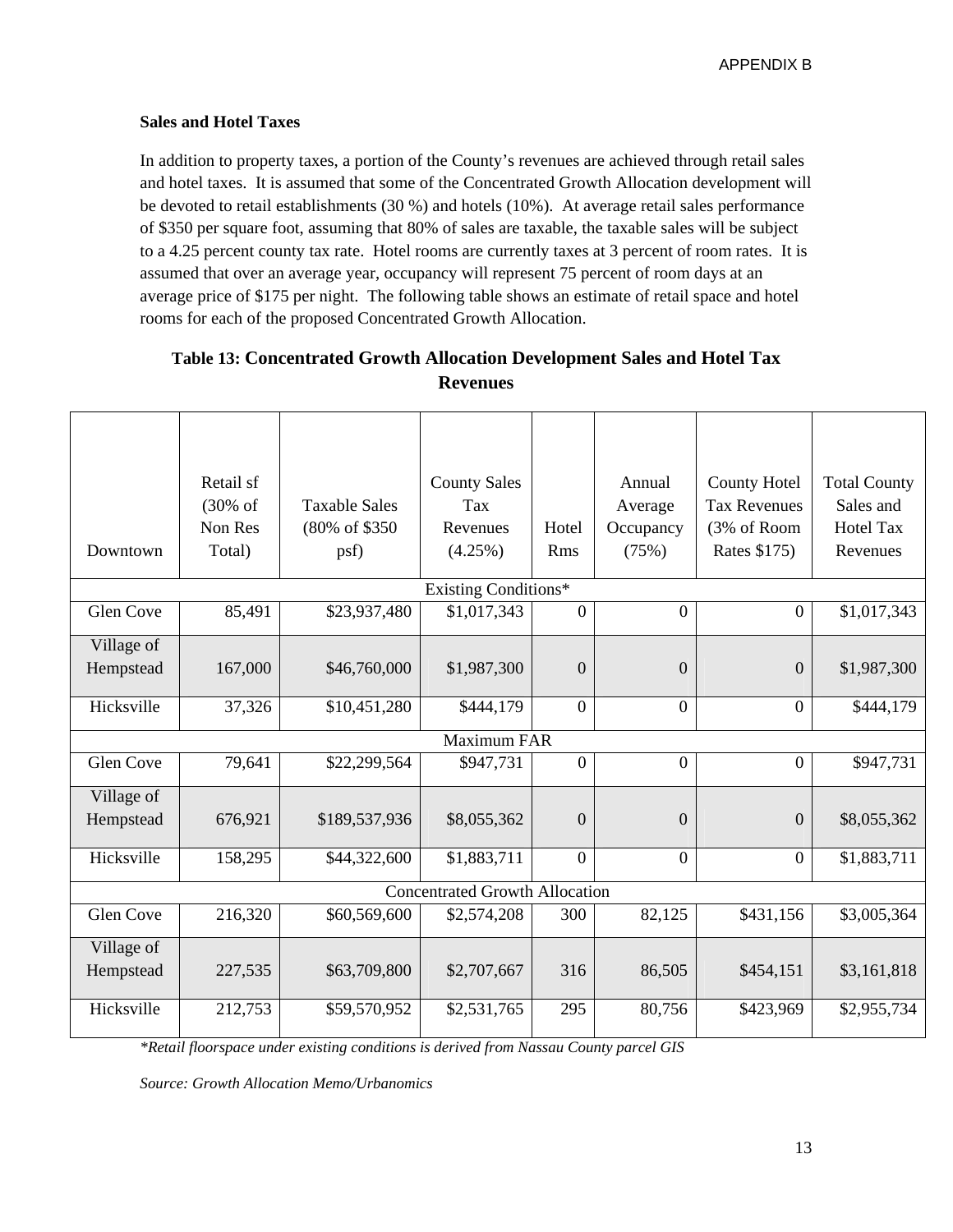#### **Economic Impacts of Construction**

In addition to fiscal revenues, the County could expect to benefit from the economic impacts of construction in each of the three downtowns. The Bureau of Economic Analysis' RIMS II Multipliers were used to estimate this benefit to Nassau County over an estimated 20-year buildout period. For every dollar of construction value, \$1.6418 in spending ripples through the County's economy and \$0.3434 in additional earnings are created. In addition, 8.2171 jobs are created for each million dollars spent. *It should be noted that the RIMS Multipliers are on a 2006\$ basis, so construction value was deflated to correspond*.

The table below shows the average annual impacts of the hypothetical construction for each year of the 20-year buildout horizon.

|                    |                                                        |                                  | <b>Annual Average for 20 year buildout</b> |                |  |  |  |  |  |  |  |  |  |
|--------------------|--------------------------------------------------------|----------------------------------|--------------------------------------------|----------------|--|--|--|--|--|--|--|--|--|
|                    | <b>Total</b><br><b>Construction</b><br>Value $(000s)*$ | Annual<br>Output<br>(\$000s)     | Annual<br><b>Earnings</b><br>$(\$000s)$    | Annual<br>jobs |  |  |  |  |  |  |  |  |  |
| <b>Maximum FAR</b> |                                                        |                                  |                                            |                |  |  |  |  |  |  |  |  |  |
| Glen Cove          | \$137,737                                              | \$11,307                         | \$2,365                                    | 57             |  |  |  |  |  |  |  |  |  |
| Hempstead          | \$616,398                                              | \$50,600                         | \$10,584                                   | 253            |  |  |  |  |  |  |  |  |  |
| Hicksville         | \$142,141                                              | \$11,668                         | \$2,441                                    | 58             |  |  |  |  |  |  |  |  |  |
|                    |                                                        | <b>Concentrated Growth Areas</b> |                                            |                |  |  |  |  |  |  |  |  |  |
| Glen Cove          | \$376,119                                              | \$30,876                         | \$6,458                                    | 155            |  |  |  |  |  |  |  |  |  |
| Hempstead          | \$395,618                                              | \$32,476                         | \$6,793                                    | 163            |  |  |  |  |  |  |  |  |  |
| Hicksville         | \$369,917                                              | \$30,366                         | \$6,351                                    | 152            |  |  |  |  |  |  |  |  |  |

#### **Table 14. Annual Economic Impacts of Construction Activity**

\**Construction Value deflated to 2006\$* 

Source: RIMS II Mulitpliers, Growth Allocation Memo and Urbanomics

Under full buildout at maximum FAR conditions, Glen Cove would expend \$138 million on a 2006 basis for construction, resulting in an additional \$11.3 million in output, \$2.4 million in earnings and 57 jobs for each of the 20 buildout years. Under the Concentrated Growth scenario, the annual output would be \$30.9 million and the County would see 155 additional jobs and \$6.5 million in earnings.

In Hempstead, the properties at maximum FAR would have a construction value of \$616.4 million, creating an additional \$50.6 million in output, \$10.6 million in annual earnings and 253 jobs for the 20 year construction horizon. Under the less ambitious Concentrated Growth scenario, the County would see 163 jobs per year with \$6.8 million in earnings and overall output of an additional \$32.5 million each year.

The 2006 value of construction in Hicksville under maximum FAR is \$142.1 million. These expenditures would engender an average \$11.7 million of economic activity each year for the next 20 years. In addition, the County would subsequently see \$2.4 million in earnings and 58 jobs. Under the Concentrated Growth scenario, the economic benefits of construction would almost triple to \$30.4 million in output, \$6.4 million in earnings and 152 jobs.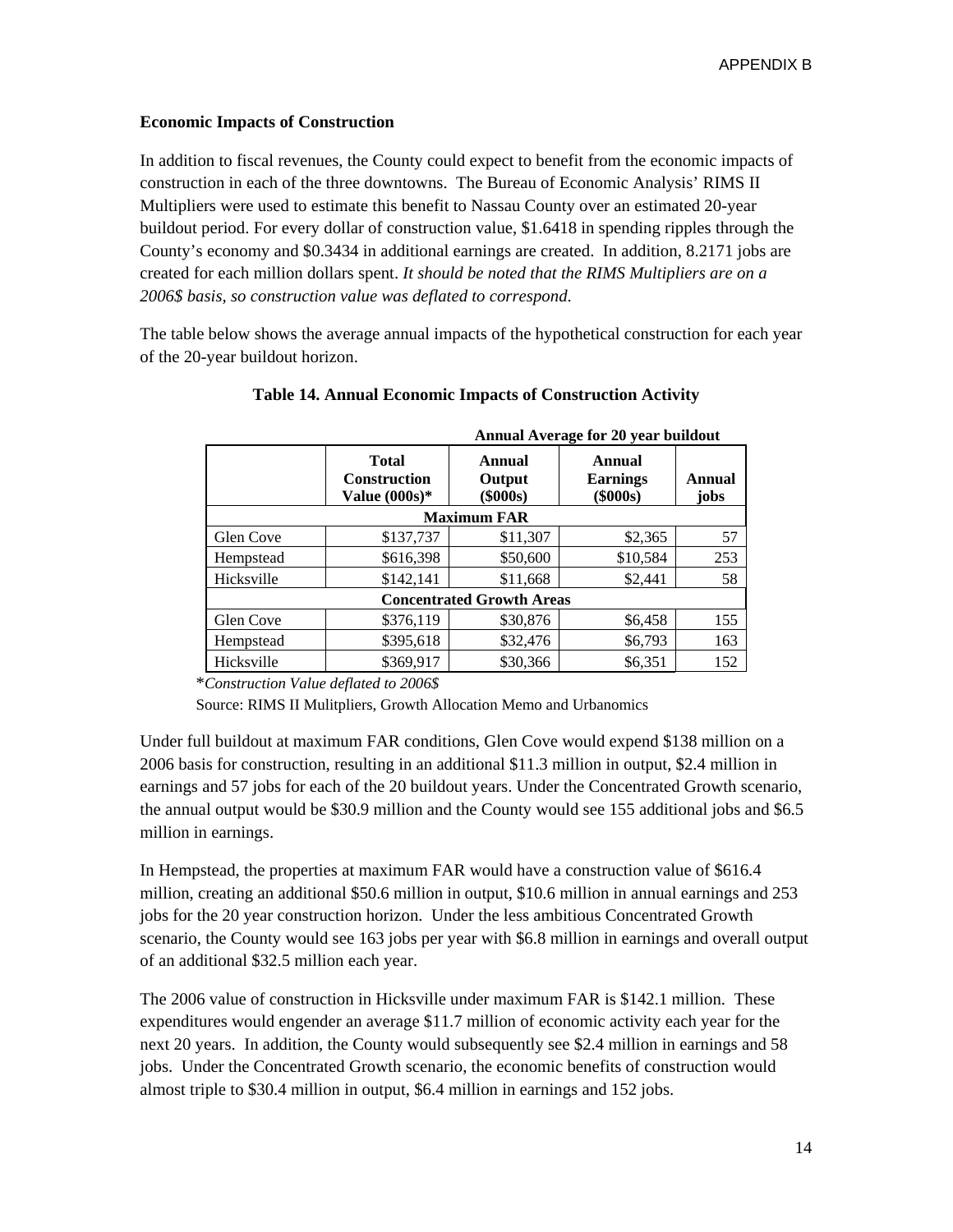#### **County, Municipal and School District Expenditures**

Fiscal 2009 expenditures of Nassau County, the School Districts, the City of Glen Cove, the Town of Oyster Bay, the Town and Village of Hempstead were adopted for variable functions such as public safety, public works, human services, transportation, culture  $\&$  recreation, and education (general government and debt service were not included). Expenditures were expressed per capita for residential development and per \$ of assessed commercial value for commercial development

#### **County Expenditures**

County expenditures were defined by the variable service components of the County's budget. These include Law Enforcement and Public Safety, Health and Human Services as well as Parks and Public Works. Administrative services are fixed, and as such were excluded. Further, these expenditures were refined by the total share of value attributable to the corresponding tax classes in the County Budget. (I.e., Per capita expenditures were determined for Class 2 properties and Value per dollar of assessed value for Class 4 properties.)

Single-family/Class 1 residential development population was derived from the Rutgers University Center for Urban Policy Research Residential Demographic Multipliers for 3-bedroom homes. Multi-family residential development population were estimated based upon average household size by bedroom mix of proposed development (studio @ 1 person/0 children, 1 bedroom @ 1.5 persons/0.1 children, 2 bedrooms @ 3 persons/0.19 children) based upon comparable multi-family developments recently constructed in Garden City.

The same county expenditure rates were applied to all three scenarios of each of the study areas. County per capita expenditures are estimated at \$926.15 for residential development and at \$2.16 per dollar of assessed value for commercial development. These estimates are conservative in that it is expected that there are economies of scale to be had for more densely situated development.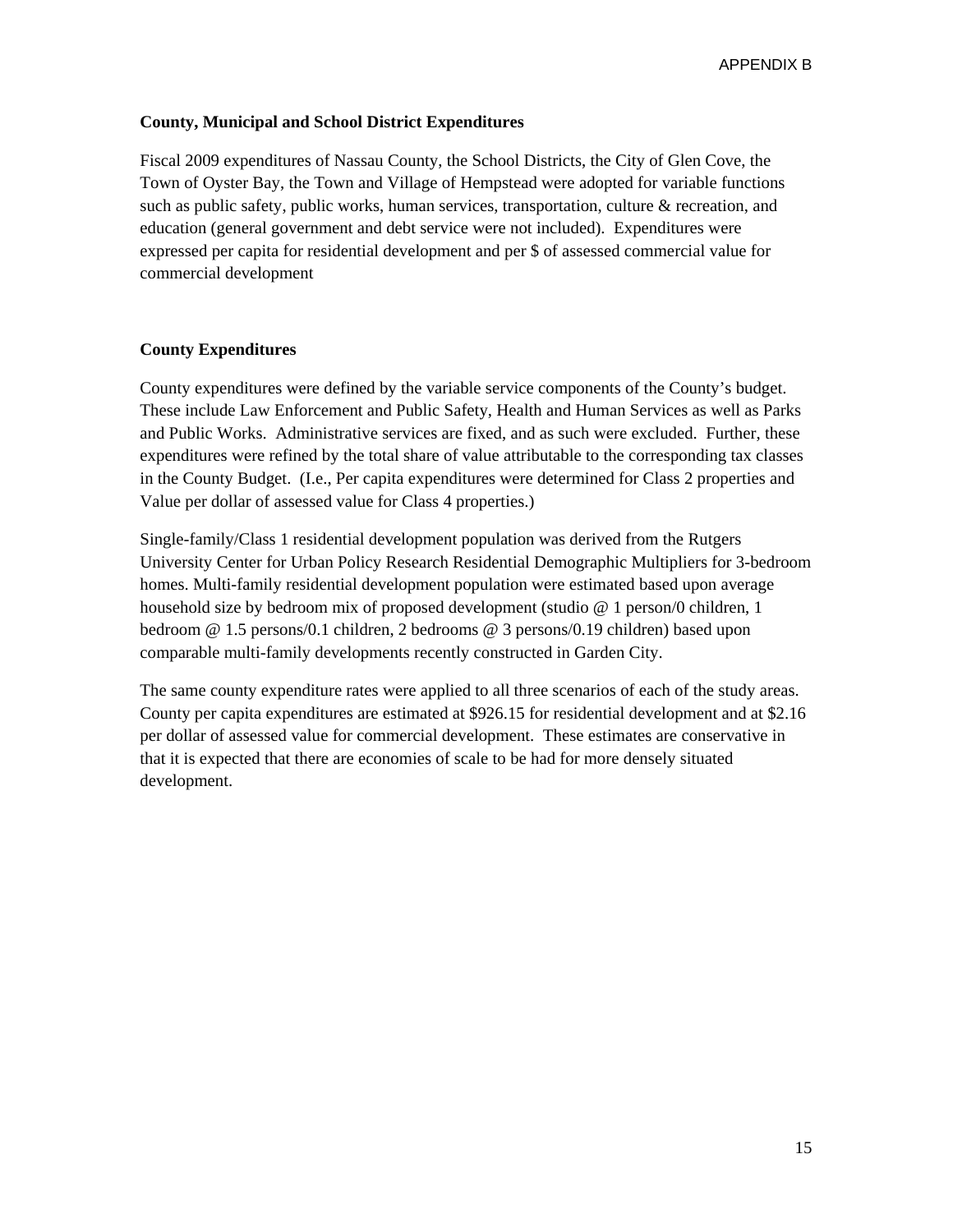|                                             |                   | Class 1/Single<br>Family Home<br>Residential |                |                |                  |                          |                                            |                                |                  |                            |                                 |                              |                                 |
|---------------------------------------------|-------------------|----------------------------------------------|----------------|----------------|------------------|--------------------------|--------------------------------------------|--------------------------------|------------------|----------------------------|---------------------------------|------------------------------|---------------------------------|
|                                             |                   | Components                                   |                |                |                  |                          | <b>Multi-Family Residential Components</b> |                                |                  |                            |                                 | <b>Commercial Components</b> |                                 |
|                                             | $3-$<br><b>BR</b> | Persons<br>per 3-<br><b>BR</b>               | <b>Studios</b> | $1-BR$         | $2-BR$           | Persons<br>per<br>Studio | Persons<br>per 1-<br><b>BR</b>             | Persons<br>per 2-<br><b>BR</b> | Total<br>Persons | Per Capita<br>Expenditures | Commercial<br>Assessed<br>Value | Expenditures<br>per \$AV     | Total<br>County<br>Expenditures |
|                                             |                   |                                              |                |                |                  |                          | <b>Glen Cove</b>                           |                                |                  |                            |                                 |                              |                                 |
| Existing<br>Conditions*                     | $\boldsymbol{0}$  | 3.06                                         | 6              | $\overline{0}$ | $\boldsymbol{0}$ |                          | 1.5                                        | 3                              | 6                | \$926.15                   | 266,358                         | 2.16                         | \$580,890                       |
| Max FAR                                     | 3                 | 3.06                                         | $\overline{7}$ | $\overline{0}$ | $\overline{0}$   |                          | 1.5                                        | $\overline{3}$                 | 16               | \$926.15                   | 371,735                         | 2.16                         | \$817,766                       |
| Concentrated<br>Growth<br>Allocation        | $\overline{0}$    | 3.06                                         | 104            | 373            | 311              |                          | 1.5                                        | $\overline{3}$                 | 1,596            | \$926.15                   | 2,523,735                       | 2.16                         | \$6,929,403                     |
|                                             |                   |                                              |                |                |                  |                          | <b>Village of Hempstead</b>                |                                |                  |                            |                                 |                              |                                 |
| <b>Existing</b><br>Conditions*              | $\mathbf{0}$      | 3.06                                         | $\mathbf{0}$   | $\mathbf{0}$   | $\mathbf{0}$     |                          | 1.5                                        | 3                              | $\mathbf{0}$     | \$926.15                   | 223,650                         | 2.16                         | \$483,084                       |
| <b>Max FAR</b>                              | 15                | 3.06                                         | $\overline{0}$ | $\overline{0}$ | $\overline{0}$   |                          | 1.5                                        | $\overline{3}$                 | 46               | \$926.15                   | 7,897,414                       | 2.16                         | \$17,101,017                    |
| Concentrated<br>Growth<br><b>Allocation</b> | $\overline{0}$    | 3.06                                         | 296            | 390            | 200              |                          | 1.5                                        | $\overline{3}$                 | 1,481            | \$926.15                   | 2,654,575                       | 2.16                         | \$7,105,510                     |
|                                             |                   |                                              |                |                |                  |                          | <b>Hicksville</b>                          |                                |                  |                            |                                 |                              |                                 |
| Existing<br>Conditions*                     | $\overline{0}$    | 3.06                                         | $\overline{0}$ | $\overline{0}$ | $\boldsymbol{0}$ |                          | 1.5                                        | 3                              | $\overline{0}$   | \$926.15                   | 152,563                         | 2.16                         | \$329,536                       |
| Max FAR                                     | $\Omega$          | 3.06                                         | $\overline{0}$ | $\overline{0}$ | $\overline{0}$   |                          | 1.5                                        | $\overline{3}$                 | $\overline{0}$   | \$926.15                   | 2,276,575                       | 2.16                         | \$4,917,402                     |
| Concentrated<br>Growth<br>Allocation        | $\boldsymbol{0}$  | 3.06                                         | 219            | 400            | 189              |                          | 1.5                                        | 3                              | 1,386            | \$926.15                   | 2,482,123                       | 2.16                         | \$6,645,030                     |

# **Table 15: County Expenditures by Development Scenario**

*Source: Nassau County Budget, Rutgers Center for Urban Policy Research Residential Demographic Multipliers, Urbanomics*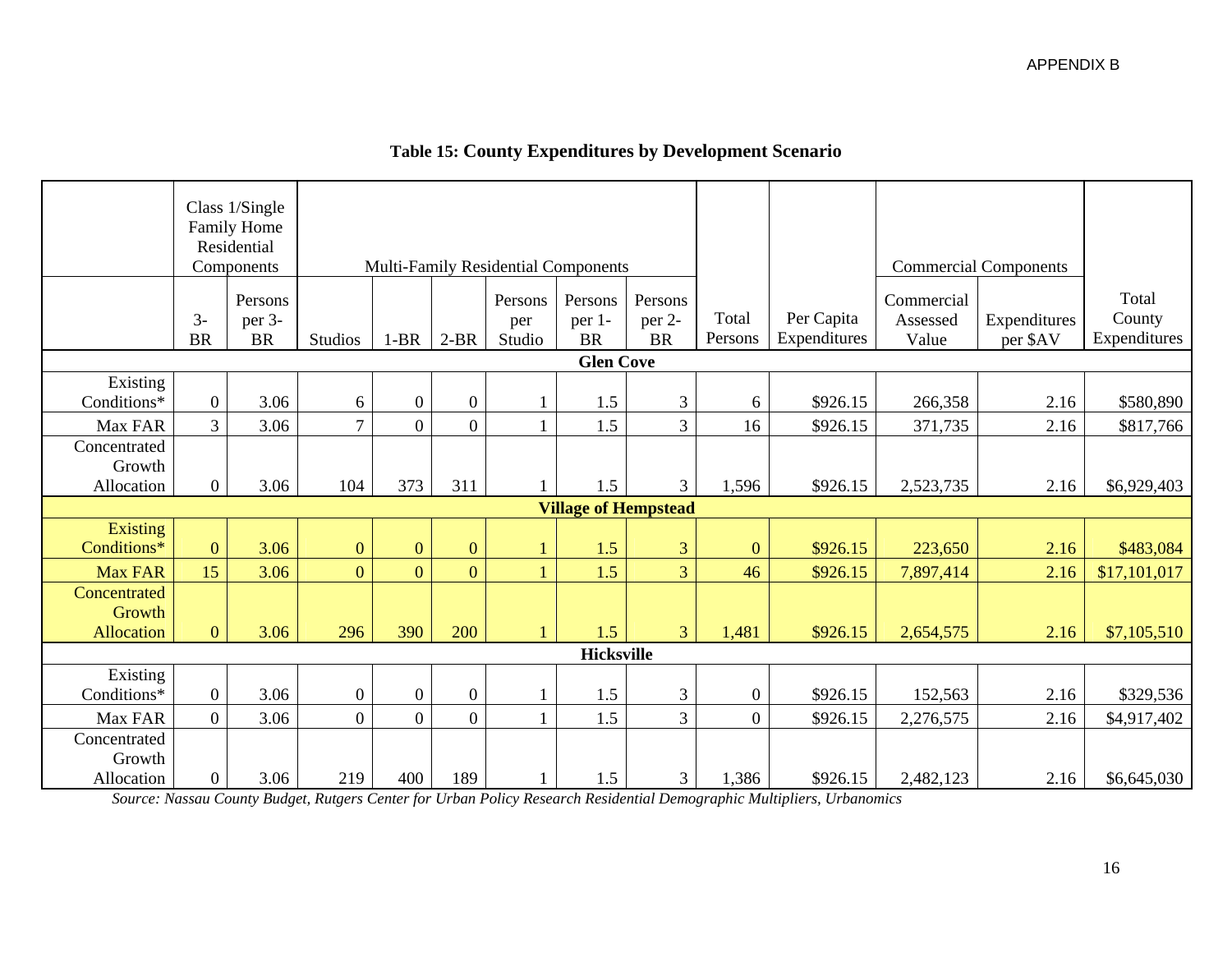#### **School District Expenditures**

Expenditures per student are derived by dividing property tax-based operating expenditures by total enrollment. The expenditures per student estimates follow.

|                         | 2010 School   | 2010            | Expenditures |
|-------------------------|---------------|-----------------|--------------|
|                         | <b>Budget</b> | <b>Students</b> | per Student  |
| Glen Cove               | \$56,984,902  | 3,030           | \$18,807     |
| Village of<br>Hempstead | \$157,620,584 | 6,007           | \$26,239     |
| Hicksville              | \$90,251,891  | 5,243           | \$17,214     |

# **Table 16: Expenditures per Student**

*Sources: Glen Cove UFSD, Hempstead UFSD and Hicksville UFSD budgets* 

# **Table 17: Estimated School District Expenditures by Development Scenario**

|                         | <b>Family Homes</b>   | Class $1/Single$        |                |                             |                    | <b>Multi-Family Dwellings</b> |                      |                      |                   |                             |                                     |
|-------------------------|-----------------------|-------------------------|----------------|-----------------------------|--------------------|-------------------------------|----------------------|----------------------|-------------------|-----------------------------|-------------------------------------|
|                         | 3<br>Bedroom<br>Homes | Children<br>per<br>Home | <b>Studios</b> | $\mathbf{I}$ –<br><b>BR</b> | $2 -$<br><b>BR</b> | Children<br>per<br>Studio     | Children<br>per 1-BR | Children<br>per 2-BR | Total<br>Students | Expenditures<br>per Student | <b>Total School</b><br>Expenditures |
|                         |                       |                         |                |                             |                    | <b>Glen Cove</b>              |                      |                      |                   |                             |                                     |
| Existing<br>Conditions* | $\theta$              | 0.71                    | 6              | $\overline{0}$              | $\boldsymbol{0}$   | $\overline{0}$                | 0.1                  | 0.19                 | 0                 | \$18,807                    | \$0                                 |
| Max FAR                 | 3                     | 0.71                    |                |                             | $\theta$           |                               | 0.1                  | 0.19                 |                   | \$18,807                    | \$37,614                            |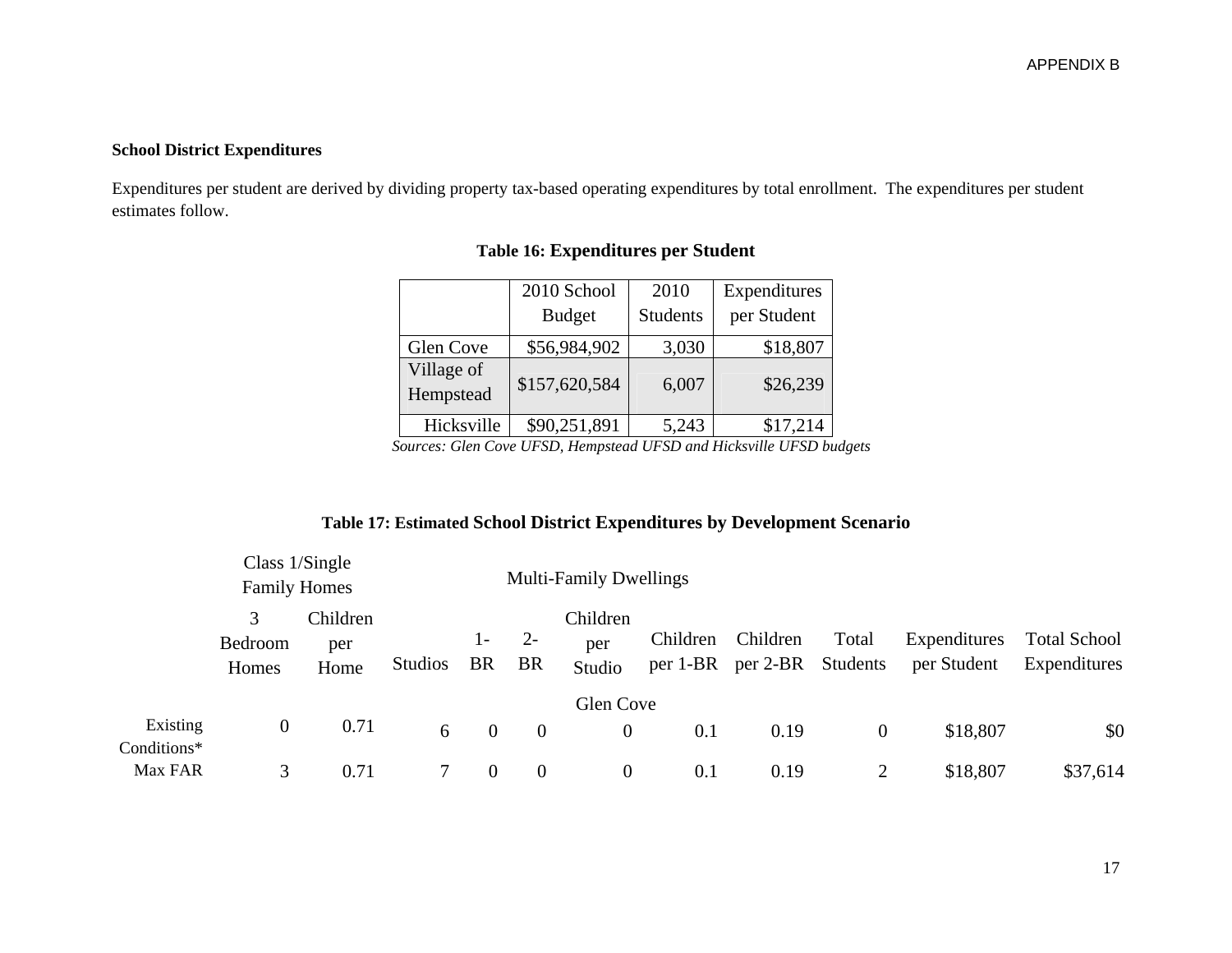| Concentrated<br>Growth  | $\boldsymbol{0}$ | 0.71 | 104            | 373            | 311            | $\boldsymbol{0}$     | 0.1 | 0.19 | 109              | \$18,807 | \$1,802,472    |
|-------------------------|------------------|------|----------------|----------------|----------------|----------------------|-----|------|------------------|----------|----------------|
|                         |                  |      |                |                |                | Village of Hempstead |     |      |                  |          |                |
| Existing<br>Conditions* | $\boldsymbol{0}$ | 0.71 | $\overline{0}$ | $\overline{0}$ | $\theta$       | $\boldsymbol{0}$     | 0.1 | 0.19 | $\boldsymbol{0}$ | \$26,239 | $\overline{0}$ |
| Max FAR                 | 15               | 0.71 | $\overline{0}$ | $\overline{0}$ | $\theta$       | $\boldsymbol{0}$     | 0.1 | 0.19 | 11               | \$26,239 | \$288,629      |
| Concentrated<br>Growth  | $\boldsymbol{0}$ | 0.71 | 296            | 390            | 200            | $\boldsymbol{0}$     | 0.1 | 0.19 | 81               | \$26,239 | \$2,125,359    |
|                         |                  |      |                |                |                | Hicksville           |     |      |                  |          |                |
| Existing<br>Conditions* | $\overline{0}$   | 0.71 | $\theta$       | $\overline{0}$ | $\overline{0}$ | $\boldsymbol{0}$     | 0.1 | 0.19 | $\overline{0}$   | \$17,214 | \$0            |
| Max FAR                 | $\theta$         | 0.71 | $\Omega$       | $\overline{0}$ | $\overline{0}$ | $\boldsymbol{0}$     | 0.1 | 0.19 | $\boldsymbol{0}$ | \$17,214 | \$0            |
| Concentrated<br>Growth  | $\overline{0}$   | 0.71 | 219            | 400            | 189            | $\boldsymbol{0}$     | 0.1 | 0.19 | 86               | \$17,214 | \$1,480,404    |

*Sources: Glen Cove UFSD, Hempstead UFSD and Hicksville UFSD budgets, Rutgers Center for Urban Policy Research Residential Demographic Multipliers, Urbanomics*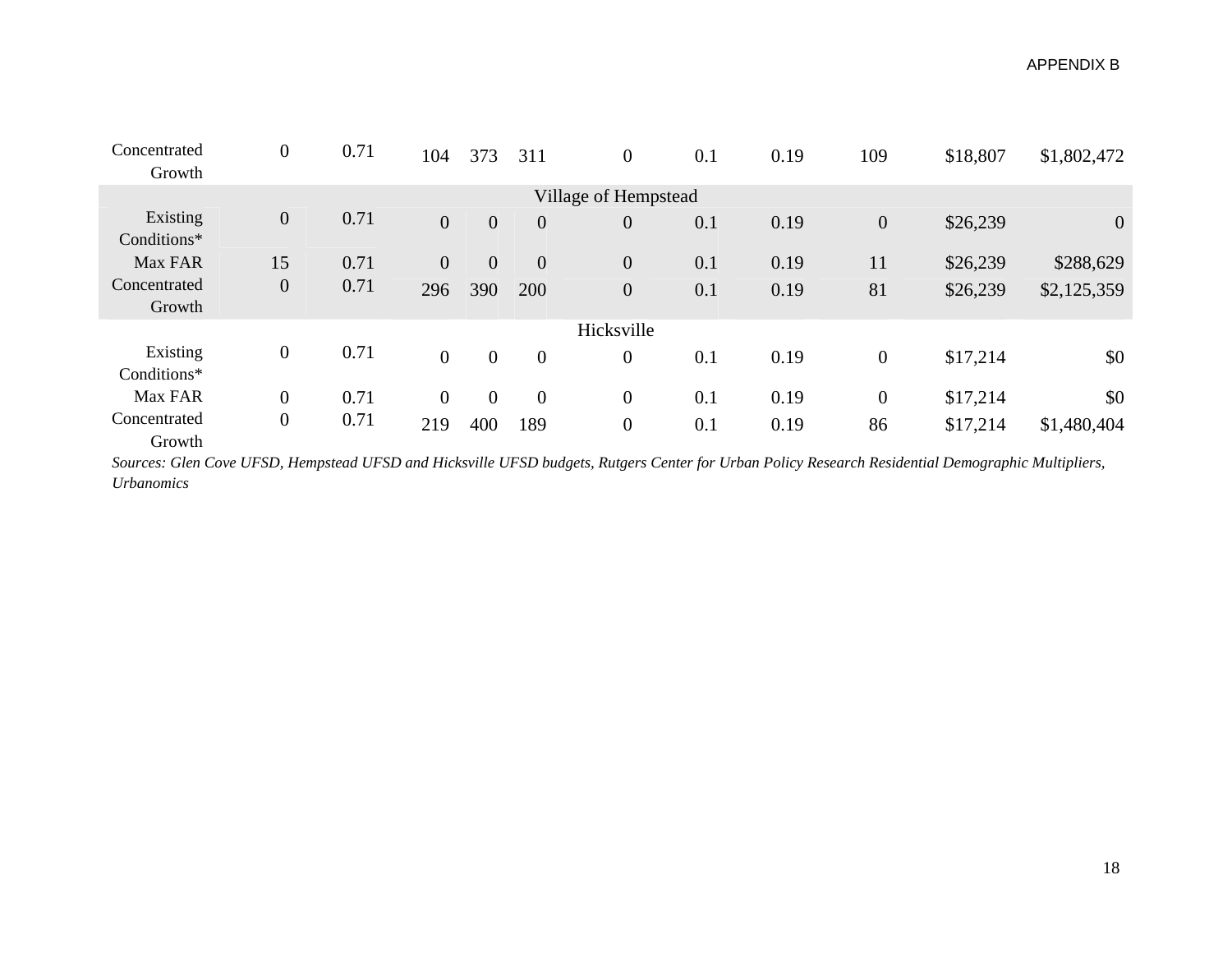#### **Municipal and Special District Expenditures**

#### Glen Cove and Hempstead

For Glen Cove and the Village of Hempstead residential development population were estimated based upon average household size by bedroom mix of proposed development as stated on page 14. Municipal expenditures were applied on a per capita basis for the residential properties and on an amount per dollar of assessed value for commercial properties.

#### Hicksville

In Hicksville, the eleven different municipal districts have eight different geographic areas, so one cannot apply a single population variable with any degree of accuracy. In addition, not all of the district boundaries were available, thus a population estimate for these areas was not possible. However, while the exact boundaries of each district were not available, the total assessed valuation by property class was known for each district. Instead of the per capita multiplier method, the Class 2 share of total valuation was applied to the expenditures of each district to determine a dollar value of expenditure for each dollar of Class 2 assessed value for each of the development scenarios, in much the same manner as Class 4.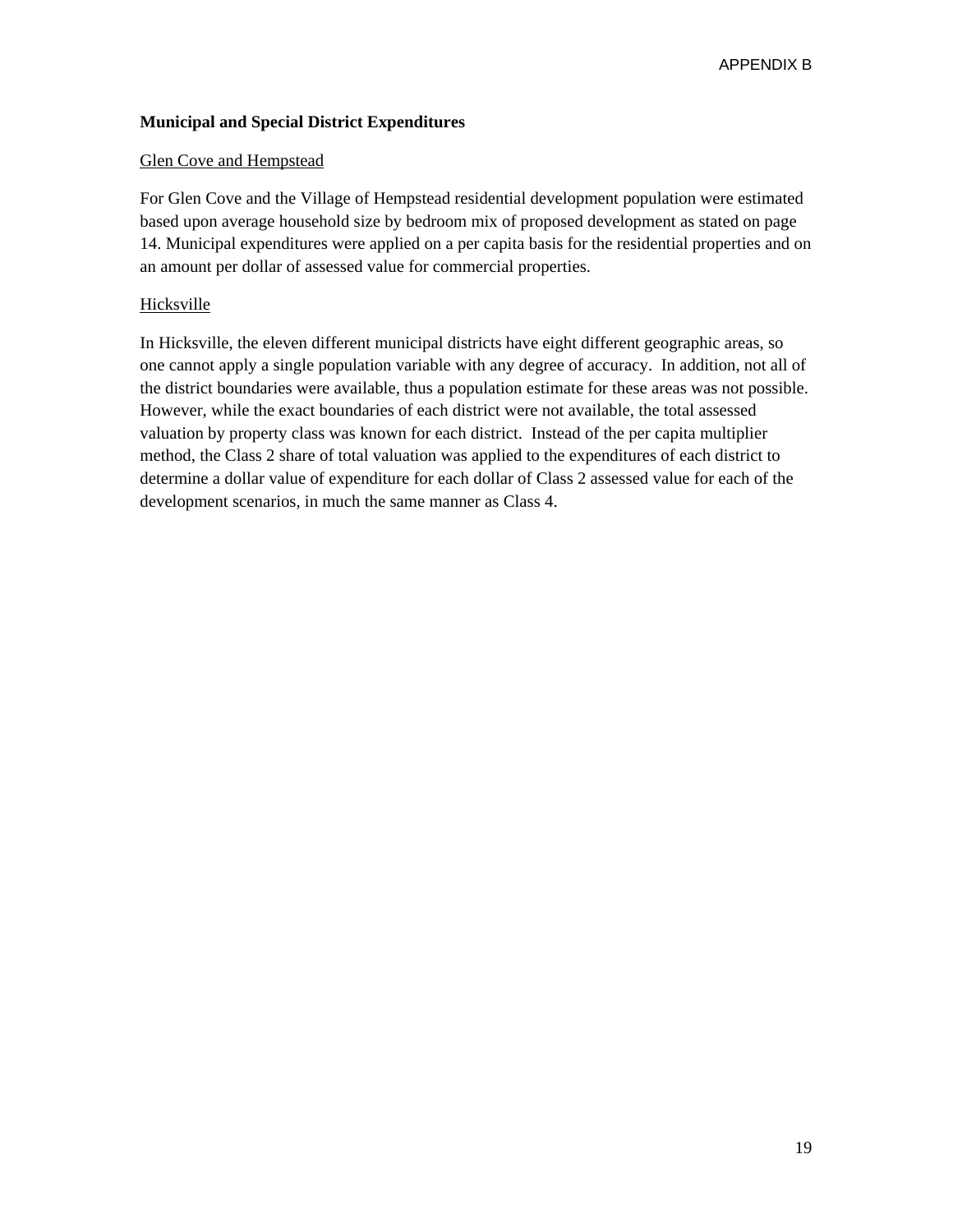# **Table 18: Municipal Expenditures by Development Scenario**

|              |                      | Class 1/Single<br><b>Family Homes</b> |                                   |                |                                      |                               |                     |                     |                                   |              |                              |                    |                           |
|--------------|----------------------|---------------------------------------|-----------------------------------|----------------|--------------------------------------|-------------------------------|---------------------|---------------------|-----------------------------------|--------------|------------------------------|--------------------|---------------------------|
|              |                      |                                       |                                   |                |                                      | <b>Multi-Family Dwellings</b> |                     |                     |                                   |              | <b>Commercial Components</b> |                    |                           |
|              | 3                    | Persons                               |                                   |                |                                      | Persons                       | Persons             | Persons             |                                   |              | Commercial                   |                    | Total                     |
|              | Bedroom              | per                                   |                                   |                |                                      | per                           | per 1-<br><b>BR</b> | per 2-<br><b>BR</b> | Total                             | Per Capita   | Assessed                     | Expenditures       | Municipal<br>Expenditures |
|              | Homes                | Home                                  | Studios                           | $1-BR$         | $2-BR$                               | Studio                        | Glen Cove           |                     | Persons                           | Expenditures | Value                        | per \$AV           |                           |
|              |                      |                                       |                                   |                |                                      |                               |                     |                     |                                   |              |                              |                    |                           |
| Existing     |                      |                                       |                                   |                |                                      |                               |                     |                     |                                   |              |                              |                    |                           |
| Conditions*  | $\boldsymbol{0}$     | 3.06                                  | 6                                 | $\mathbf{0}$   | $\overline{0}$                       |                               | 1.5                 | 3                   | 6                                 | 1,148.52     | 30,997,300                   | 0.0076             | 242,095                   |
| Max FAR      | $\overline{3}$       | 3.06                                  | $\overline{7}$                    | $\overline{0}$ | $\overline{0}$                       |                               | 1.5                 | $\overline{3}$      | 16                                | 1,148.52     | 71,093,198                   | 0.0076             | 557,824                   |
| Concentrated |                      |                                       |                                   |                |                                      |                               |                     |                     |                                   |              |                              |                    |                           |
| Growth       |                      |                                       |                                   |                |                                      |                               |                     |                     |                                   |              |                              |                    |                           |
| Allocation   | $\boldsymbol{0}$     | 3.06                                  | 104                               | 373            | 3<br>311<br>1.5<br>1,596<br>1,148.52 |                               |                     |                     |                                   |              | 102,382,586                  | 0.0076             | 2,609,904                 |
|              | Village of Hempstead |                                       |                                   |                |                                      |                               |                     |                     |                                   |              |                              |                    |                           |
| Existing     |                      |                                       |                                   |                |                                      |                               |                     |                     |                                   |              |                              |                    |                           |
| Conditions*  | $\boldsymbol{0}$     | 3.06                                  | $\boldsymbol{0}$                  | $\mathbf{0}$   | $\overline{0}$                       |                               | 1.5                 | 3                   | $\boldsymbol{0}$                  | 427.58       | 719,535                      | 0.48036            | 345,636                   |
| Max FAR      | 15                   | 3.06                                  | $\overline{0}$                    | $\overline{0}$ | $\overline{0}$                       |                               | 1.5                 | $\overline{3}$      | 46                                | 427.58       | 25,407,851                   | 0.48036            | 12,224,584                |
| Concentrated |                      |                                       |                                   |                |                                      |                               |                     |                     |                                   |              |                              |                    |                           |
| Growth       |                      |                                       |                                   |                |                                      |                               |                     |                     |                                   |              |                              |                    |                           |
| Allocation   | $\boldsymbol{0}$     | 3.06                                  | 296                               | 390            | 200                                  |                               | 1.5                 | $\overline{3}$      | 1,481                             | 427.58       | 8,540,396                    | 0.48036            | 4,735,711                 |
|              |                      |                                       |                                   |                |                                      |                               |                     | Hicksville          |                                   |              |                              |                    |                           |
|              |                      |                                       |                                   |                |                                      |                               |                     |                     |                                   |              |                              | Expenditures       |                           |
|              |                      |                                       |                                   |                |                                      |                               |                     |                     |                                   |              | Commercial                   | per                | Total                     |
|              |                      |                                       | <b>Residential Assessed Value</b> |                |                                      |                               |                     |                     | Expenditures per Residential \$AV |              | Assessed<br>Value            | Commercial<br>\$AV | Municipal<br>Expenditures |
|              |                      |                                       |                                   |                |                                      |                               |                     |                     |                                   |              |                              |                    |                           |
| Existing     |                      |                                       |                                   |                |                                      |                               |                     |                     |                                   |              |                              |                    |                           |
| Conditions*  |                      |                                       | $\boldsymbol{0}$                  |                |                                      | \$1.72                        |                     |                     |                                   |              | 152,563                      | \$1.72             | 262,540                   |
| Max FAR      |                      |                                       | $\mathbf{0}$                      |                |                                      |                               |                     | \$1.72              |                                   |              | 2,276,575                    | \$1.72             | 3,917,667                 |
| Concentrated |                      |                                       |                                   |                |                                      |                               |                     |                     |                                   |              |                              |                    |                           |
| Growth       |                      |                                       |                                   |                |                                      |                               |                     |                     |                                   |              |                              |                    |                           |
| Allocation   |                      |                                       | 581,010                           |                |                                      |                               |                     | \$1.72              |                                   |              | 2,482,123                    | \$1.72             | 4,271,386                 |

*Sources: Glen Cove, Village of Hempstead and Oyster Bay budgets, Rutgers Center for Urban Policy Research Residential Demographic Multipliers, Urbanomics*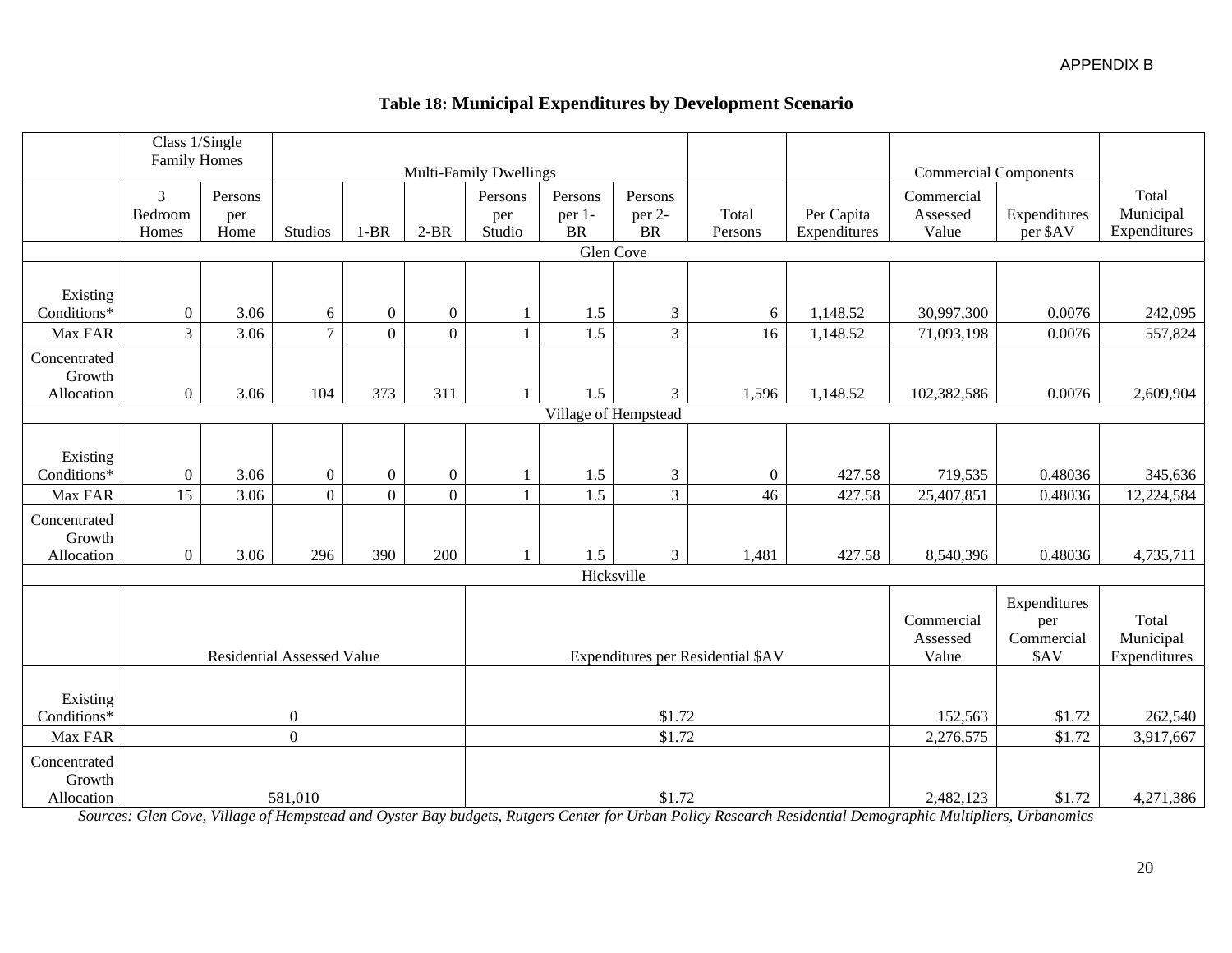# **Summary of Revenues and Expenditures**

All three areas in question show a net benefit under all three scenarios. The County Cost-Benefit ratio is often in the negative because the majority of County revenues are derived from sources other than property and sales taxes. The greatest impact is seen in terms of School District benefits, indicating that the hypothetical development including multifamily residences would allow for the alleviation of some of the school district tax burden. Table 18 on the final page of this report summarizes the revenues, costs and net benefits of existing conditions and the two hypothetical scenarios.

# **Glen Cove**

Under all three development scenarios, Glen Cove shows a net tax benefit. Under existing conditions the tax benefit is \$1.6 million. At maximum FAR, the benefit would be slightly more than \$8.7 million. Under the Concentrated Growth Allocation scenario, the benefit would be just over \$6 million.

In Glen Cove, the school district stands to gain almost \$6 million in additional revenues under maximum FAR while expending only \$38,000 more. Under the still-more beneficial Concentrated Growth Allocation scenario, the district would gain \$9 million over current conditions while expending only \$1.8 million for an overall net benefit to the schools of \$7.2 million.

#### **Village of Hempstead**

The Village of Hempstead shows a net benefit under all three scenarios as well. Because the Village has very liberal commercial zoning regulations, the floorspace at maximum allowable FAR for the massed soft sites is almost triple that of the Concentrated Growth Allocation scenario; to this end, the net benefit is \$7.3 million.

The net benefit under existing conditions is \$2 million while under the Concentrated Growth Allocation scenario the benefit would be slightly less: \$1.4 million. Under the future Concentrated Growth Allocation alternative, the net benefit is 10 times greater than existing conditions for the school district and the municipality—the disparity comes at the county level due to the larger share of selected soft sites that are currently retail, thus providing more retail sales taxes to the county than assumed under the future build out scenarios.

The majority of the benefit is to the School District under all three scenarios. The County shows a net disbenefit in all but the existing conditions scenario. The Municipal net benefit is marginal, ranging from \$39,000 under existing conditions to \$379,000 for the Maximum FAR scenario and \$471,000 for the Concentrated Growth Allocation scenario.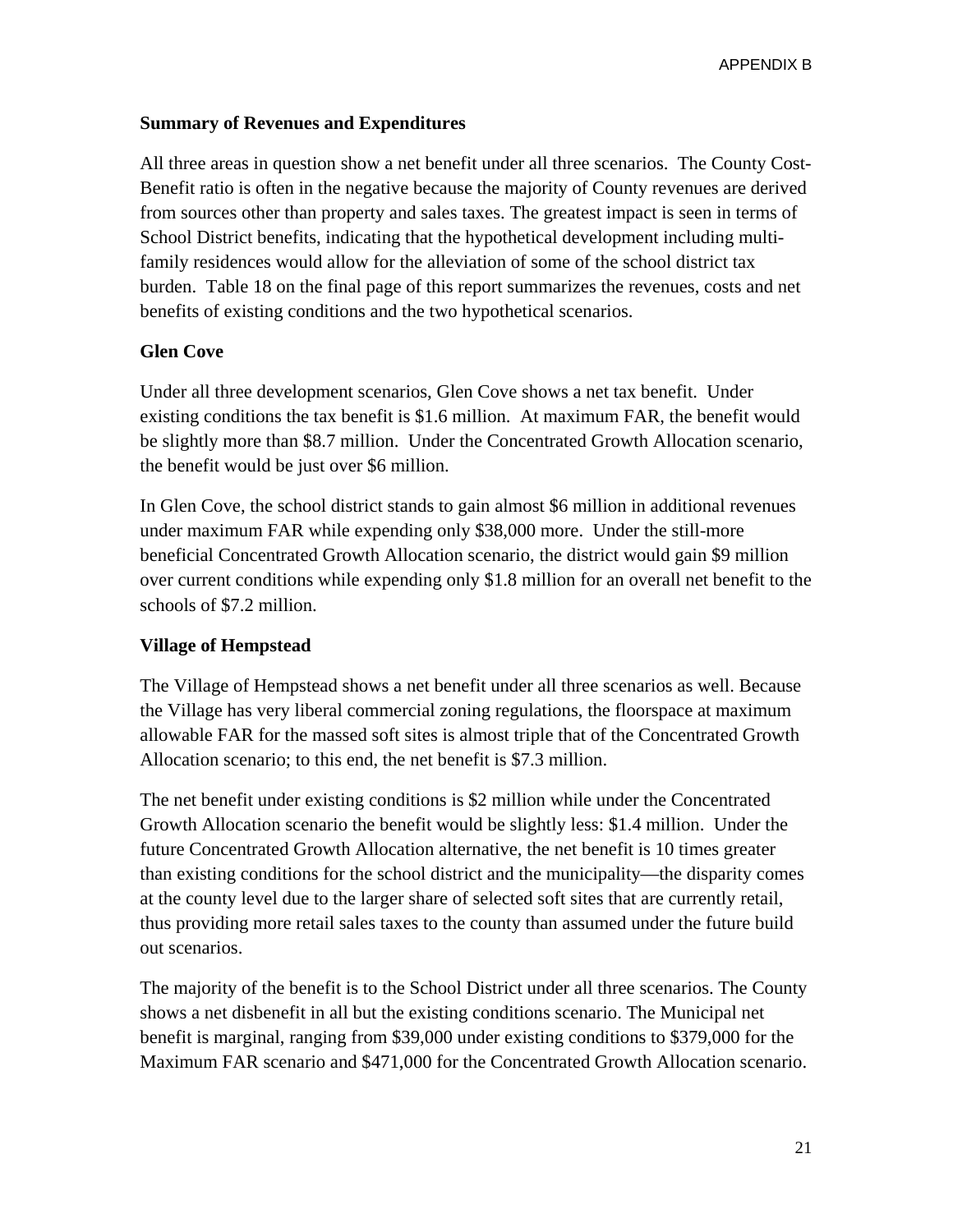APPENDIX B

# **Hicksville**

Under all three development scenarios, Hicksville shows a net tax benefit. Under existing conditions the tax benefit is \$1.5 million. At maximum FAR, the benefit would be \$17 million. Under the Concentrated Growth Allocation scenario, the benefit would be \$21.3 million.

In Hicksville, the school district stands to gain an additional \$7 million under maximum FAR while expending nothing more than under existing conditions. Under the Concentrated Growth Allocation scenario, the district would net more than \$9 million over current conditions. The Town of Oyster Bay would net \$2 million more in the Concentrated Growth Allocation scenario than it would under maximum FAR conditions (\$11.7 million to \$10.0 million, respectively.)

#### **Conclusion:**

All three of the representative downtown municipalities and school districts would benefit fiscally from the hypothetical development each year. The greatest benefits would amass to the **Hamlet of Hicksville**; the City of Glen Cove, which already has some of the lowest tax rates in the County, would see a marginal benefit; the Village of Hempstead would benefit the least from the increased development.

It should be noted that the fiscal benefits identified in this report would be an annual benefit. The excess from this income could be used to offset taxes for current residents, lowering overall school tax rates for all three systems.